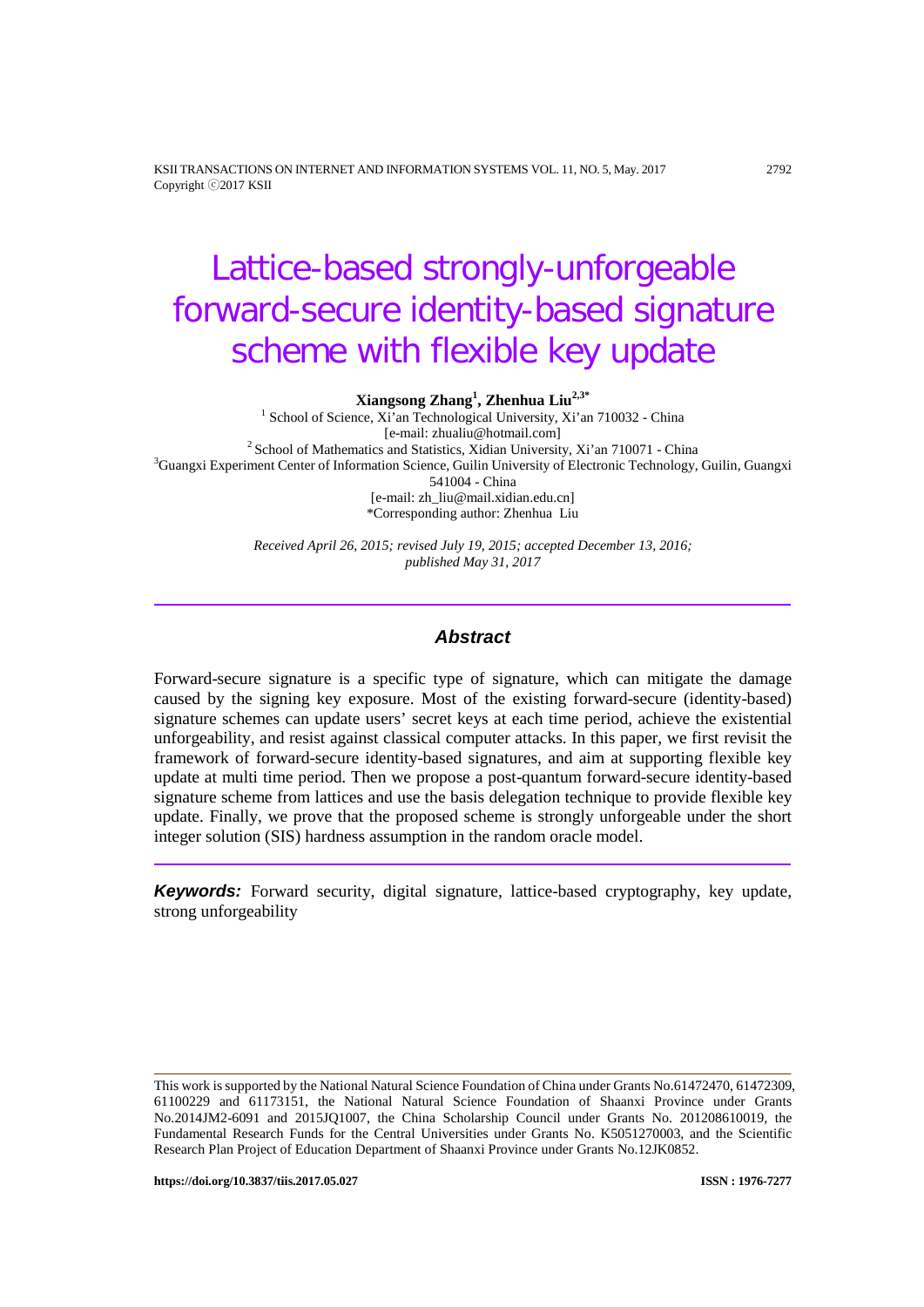# **1. Introduction**

**I**dentity-based signature (IBS), introduced by Shamir [\[1\]](#page-13-0) in 1984, is a type of digital signature system in which a publicly known string identifying a user is used as a public key. The public string or identity can include an email address, a telephone number, or a physical IP address. A trusted third party, called a key generator center (KGC), generates a secret key according to the identity by using the system master secret key, and distributes the secret key to the corresponding user. Then the user can utilize her or his secret key to produce a signature for any message. Thus, identity-based signatures eliminate the need for certificates as used in a traditional public key infrastructure and reduce the cost of public key certificate management. Since then, identity-based signature has been extensively studied, and a large number of schemes have been published, such as [2-4].

Generally speaking, when considering the security of digital signature schemes, we usually refer to the existential unforgeability against adaptive chosen-message attacks [\[5\].](#page-13-1) Existential unforgeability (EUF) can guarantee that an adversary who is given signatures for a few messages of his choice could not produce a signature for a new message. However, it is required to use a stronger security property called strong unforgeability (SUF) in a variety of applications, e.g. signcryption [\[6\],](#page-13-2) encryption secure against chosen-ciphertext attacks, group signature, authenticated group key exchange. The reason is that strong unforgeability can ensure the adversary cannot even produce a fresh signature for a previously signed message. In other words, suppose that an adversary obtains a message-signature pair  $(m, \mathfrak{s})$  along with other message-signature pairs of his choice. A signature scheme is said to be strongly unforgeable  $[7-9]$  if the adversary cannot produce a new signature  $\mathfrak{s}'$  for  $\mathfrak{m}$ .

At the same time, the security of digital signature schemes is usually studied under the assumption that secret keys are not exposed and are absolutely secure. However, in fact, key compromise seems inevitable or more likely to occur when mobile and unprotected devices are used in many cryptographic systems. When an adversary intrudes a user's storage space, it can steal her or his secret keys and perform any cryptographic operation. It is obvious that secret key exposure will directly threaten the security of digital signature schemes. To reduce the damage of key exposure, Anderson [\[10\]](#page-13-3) firstly introduced forward security property for digital signatures. In a forward-secure signature scheme, the whole lifetime is divided into d time periods which are labeled from 1 to *d*. At the end of time period *i*, a user can self-update her or his current secret key *sk*, to compute a new secret key *sk*<sub> $i+1$ </sub> for the next time period  $i+1$ 

by using a one-way function. Then the old key  $sk_i$  is deleted and the new secret key  $sk_{i+1}$  is used to produce signatures at the time period  $i+1$ . In such a way, the secret key of a user is changed with different time period, but the public key is unchanged during the whole lifetime. Each signature is associated with one time period and the validity of time period needs to be verified during signature verification. As a result, compromise of the current secret key  $sk$ . does not enable an adversary to forge signatures pertaining to the past  $j$  ( $j < i$ ). This can be useful to mitigate the damage caused by key exposure without requiring distribution of keys. Until now, many forward-secure signature schemes [11-18] have been proposed including forward-secure identity-based signature (FSIBS) schemes [19-21].

Furthermore, most of the above mentioned forward-secure signature schemes are based on bilinear pairings. Their security rests on the hardness of the discrete logarithm problems and its variants. However, it is well known that, if in future quantum computer is realized, discrete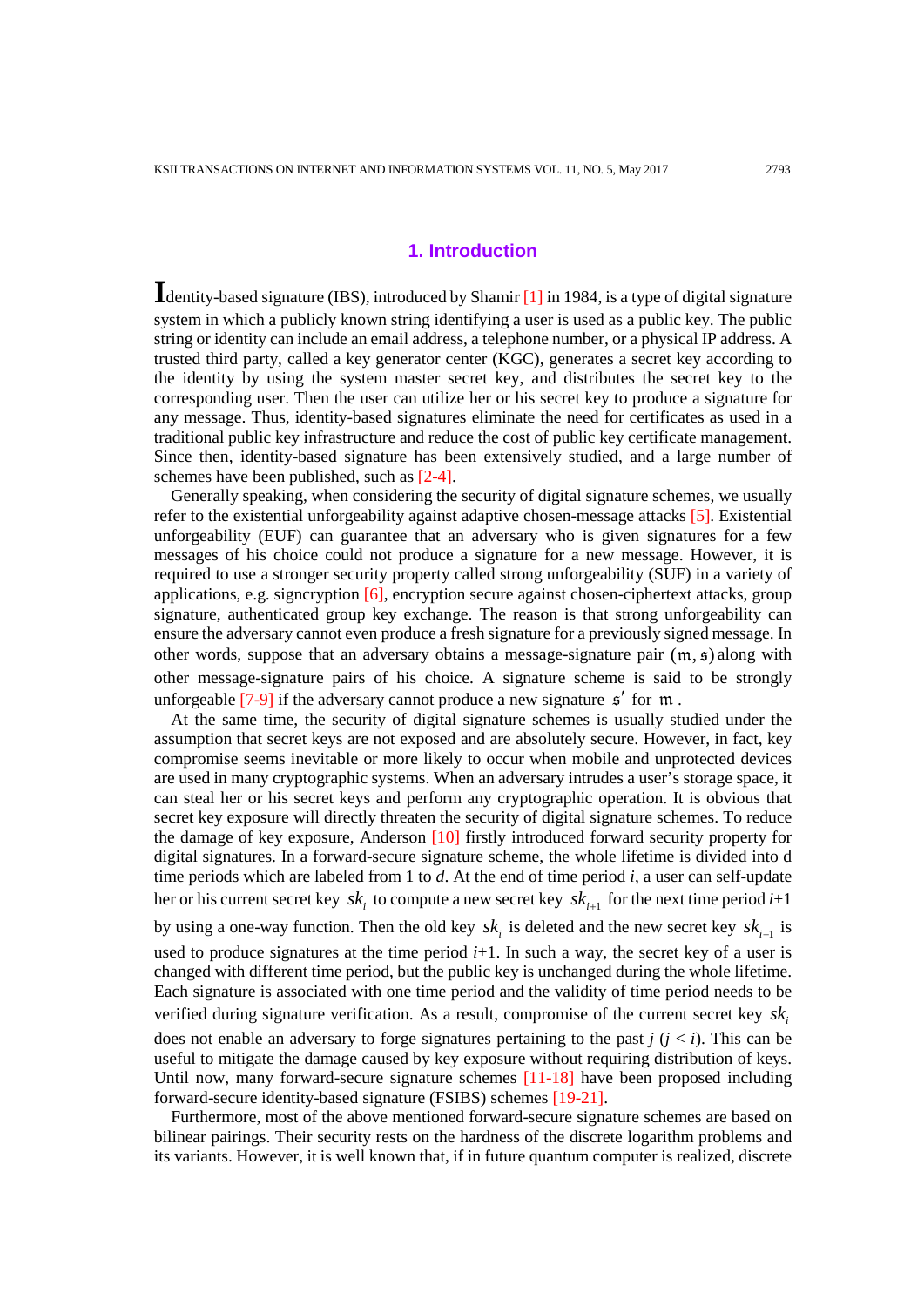logarithm problem can be solved by Shor's algorithm [\[22\].](#page-14-0) In order to resist against quantum computation attacks, post-quantum cryptography has been paid much attention in the field of cryptology. One of the most attractive post-quantum cryptosystems is lattice-based cryptography, which stems from its provable security guarantees, well studied theoretical underpinnings, and simplicity and potential efficiency. Recently, inspired by the breakthrough result of Ajtai in 1996 [\[23\],](#page-14-1) lattice-based cryptography has been rapidly developing [24-35].

**Our contribution.** In this paper, we mainly focus on three properties of identity-based signature: forward security, strong unforgeability, and post-quantum security. Firstly, the existing forward-secure identity-based signature schemes can only evolve users' secret key period-by-period, and we revise the framework to provide flexible key update at multi time period. Secondly, we present a forward-secure identity-based signature scheme with flexible key update by using the basis delegation technique from lattices. Finally, the proposed scheme is proven to be strongly unforgeable under the small integer solution hardness assumption in the random oracle model. In addition, we show that there exists a flaw in the security proof of Zhang et al.'s forward-secure identity-based signature scheme from lattices [\[36\],](#page-15-0) i.e. any challenger can solve an instance of short integer solution problem without the need of the adversary. The reason is that the challenger knows the initial trapdoor of lattice and is able to compute new trapdoors of any extended lattices by the basis delegation technique.

**Organization.** The rest of this paper is organized as follows. Some preliminaries are presented in Section 2. The revised framework of forward-secure identity-based signatures is proposed in Section 3. Our forward-secure identity-based signature scheme over lattices and its security proof are presented in Section 4. Some concluding remarks are given in Section 5. In appendix, Zhang et al.'s forward-secure identity-based signature scheme over lattices and its security proof are reviewed and analyzed.

# **2. Lattices**

In this section, we will briefly review some fundamental backgrounds about lattice technique used in this paper.

We will use integer lattices, namely discrete subgroups of  $\mathbb{Z}^m$ . The specific lattices contain  $q\mathbb{Z}^m$  as a sub-lattice for some prime q that is much smaller than the determinant of the lattice.

**Definition 1** For a prime number *q*,  $A_0 \in \mathbb{Z}_q^{n \times m}$  and  $u \in \mathbb{Z}_q^n$ , define:

$$
\Lambda_q(A_0) := \{ e \in \mathbb{Z}^m \text{ s.t. } \exists s \in \mathbb{Z}_q^n, A_0^\top \cdot s = e \mod q \}
$$
  

$$
\Lambda_q^\perp(A_0) := \{ e \in \mathbb{Z}^m \text{ s.t. } A_0 \cdot e = 0 \mod q \}
$$
  

$$
\Lambda_q^u(A_0) := \{ e \in \mathbb{Z}^m \text{ s.t. } A_0 \cdot e = u \mod q \}
$$

Observe that if  $t \in \Lambda_q^u(A_0)$  then  $\Lambda_q^u(A_0) = \Lambda_q^{\perp}(A_0) + t$  and hence  $\Lambda_q^u(A_0)$  is a shift of  $\Lambda_q^{\perp}(A_0)$  .

## **2.1 Hard problem from lattices**

We recall the short integer solution (SIS) problem, which may be seen as an average-case problem related to the family of lattices described above.

**Definition 2** An instance of the SIS  $_{n,m,q,\beta}$  problem is a uniformly random matrix  $A_0 \in \mathbb{Z}_q^{n \times m}$  for any positive integers *n*,  $m = poly(n)$ ,  $q = poly(n)$ , and a real norm bound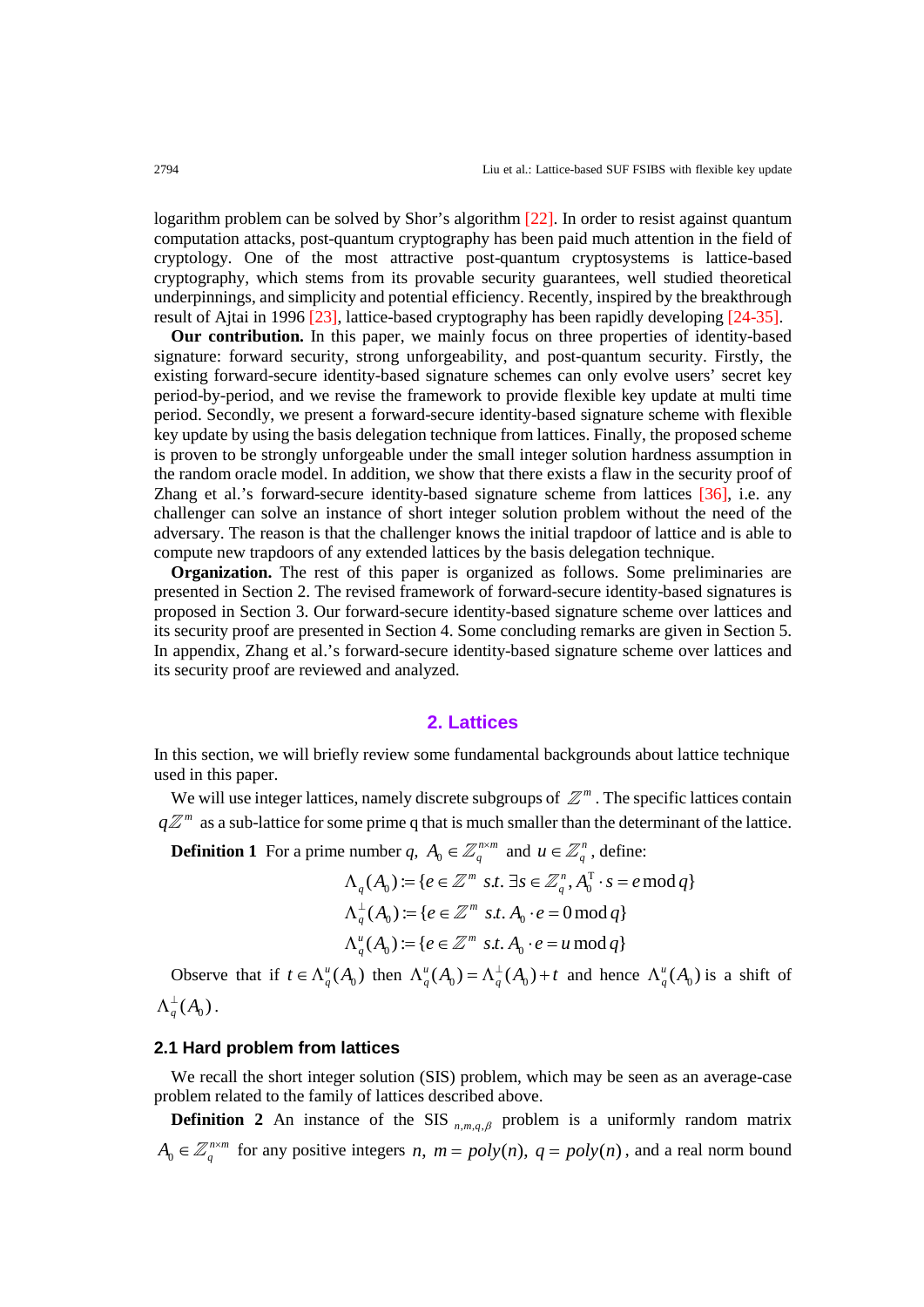$\beta = poly(n)$ . The goal is to find a non-zero integer vector  $e \in \mathbb{Z}^m$  such that  $||e|| \le \beta$ and  $A_0 \cdot e = 0 \in \mathbb{Z}_q^n$ , i.e.,  $e \in \Lambda_q^{\perp}(A_0)$ .

Gentry, Peikert and Vaikuntanathan showed in [\[26\]](#page-14-2) that the SIS  $_{n,m,q,\beta}$  problem is as hard (on the average) as approximating certain worst-case problems on lattices to within small factors.

**Theorem 1** (Worst-case to Average-case Reduction) For any polynomial-bounded  $m, \beta = poly(n)$  and for any prime  $q \ge \beta \cdot \omega(\sqrt{n \log n})$ , the average-case problem SIS  $_{n,m,q,\beta}$ is as hard as approximating the shortest independent vectors problem (SIVP) problem in the worst case to within certain  $\gamma \geq \beta \cdot \tilde{O}(\sqrt{n})$  factors.

# **2.2 The Gram-Schmidt norm of a basis**

Let *S* be a set of vectors  $S = \{s_1, \dots, s_k\}$  in  $\mathbb{R}^m$ . We use the following notation:

- $||S||$  denotes the  $L_2$  length of the longest vector in *S*, i.e.  $||S|| := \max_{1 \le i \le k} ||S_i||$ .
- $\overline{S} := \{\overline{s}_1, \dots, \overline{s}_k\} \subset \mathbb{R}^m$  denotes the Gram-Schmidt orthogonalization of the vectors  $s_1, \dots, s_k$  taken in that order.

We refer to  $\|\overline{S}\|$  as the Gram-Schmidt norm of *S*.

Micciancio and Goldwassser [\[25\]](#page-14-3) showed that a full-rank set *S* in a lattice Λ can be converted into a basis  $T$  for  $\Lambda$  with an equally low Gram-Schmidt norm.

**Lemma 1** [\(\[25\],](#page-14-3) Lemma 7.1) Let  $\Lambda$  be an *m*-dimensional lattice. There is a deterministic polynomial-time algorithm that, given an arbitrary basis of Λ and a full-rank set  $S = \{s_1, \dots, s_m\}$  in  $\Lambda$ , returns a basis *T* of  $\Lambda$  satisfying

$$
\|\overline{T}\| \le \|\overline{S}\| \text{ and } \|T\| \le \|S\|\sqrt{m}/2.
$$

In cryptography, we typically hand over a "bad" basis with long vectors, as the public key, and keep a "good" (short) basis as our secret key. This principle goes back to Ajtai [\[24\],](#page-14-4) who showed how to sample an essentially uniform matrix  $A_0 \in \mathbb{Z}_q^{n \times m}$  with an associated basis  $T_{A_0}$ of  $\Lambda_q^{\perp}(A_0)$  with low Gram-Schmidt norm. The most recent improvement for generating such a matrix  $A_0$  together with a short trapdoor basis  $T_{A_0}$  is due to Alwen and Peikert [\[27\].](#page-14-5)

**Theorem 2** [\(\[27\],](#page-14-5) Theorem 3.2) Let  $q \ge 3$  be odd and  $m := \lceil 6n \log q \rceil$ . There is a probabilistic polynomial-time algorithm **TrapGen**  $(q, n)$  that outputs a pair  $(A_0 \in \mathbb{Z}_q^{n \times m})$ ,  $T_{A_0} \in \mathbb{Z}^{m \times m}$ ) such that  $A_0$  is statistically close to a uniform matrix in  $\mathbb{Z}_q^{n \times m}$  and  $T_{A_0}$  is a basis for  $\Lambda_q^{\perp}(A_0)$  satisfying

$$
\|\overline{T}_{A_0}\| \le O(\sqrt{n \log q}) \text{ and } \|T_{A_0}\| \le O(n \log q)
$$

with all but negligible probability in *n* .

Let  $\sigma_{TG} = O(\sqrt{n \log q})$  denote the maximum Gram-Schmidt norm of a basis produced by **.**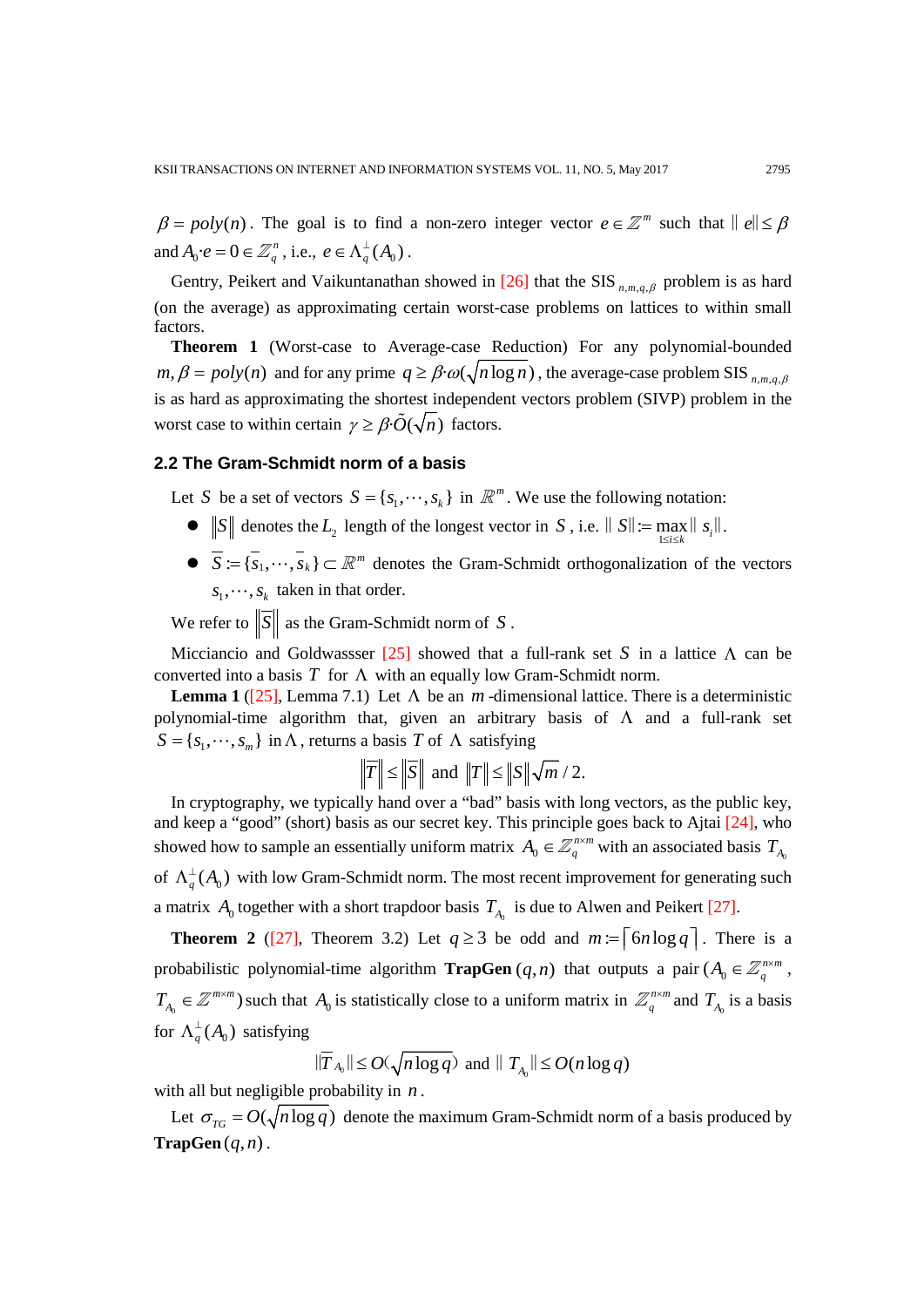#### **2.3 Discrete Gaussians**

We briefly recall Gaussian distributions over lattices [\[26\].](#page-14-2)

**Definition 3** For any positive parameter  $\sigma \in \mathbb{R}$  and any vector  $c \in \mathbb{R}^m$ , define:

$$
\rho_{\sigma,c}(x) = \exp\left(-\pi \frac{\|x-c\|^2}{\sigma^2}\right).
$$

For an *m*-dimensional lattice  $\Lambda$ , define the discrete Gaussian distribution  $\mathfrak{D}_{\Lambda,\sigma,c}$  over  $\Lambda$ (centered at *c* ) as

$$
\forall y \in \Lambda, \mathfrak{D}_{\Lambda, \sigma, c}(y) = \frac{\rho_{\sigma, c}(y)}{\sum_{x \in \Lambda} \rho_{\sigma, c}(x)}.
$$

#### **2.4 Sampling a vector**

Gentry, Peikert and Vaikuntanathan [\[26\]](#page-14-2) proposed an efficient Gaussian sampling algorithm---**SamplePre** algorithm. The following lemma captures standard properties of these sampling distributions.

**Lemma 2** Let  $q \ge 2$  and let  $A_0$  be a matrix in  $\mathbb{Z}_q^{n \times m}$  with  $m > n$ . Let  $T_{A_0}$  be a basis for  $\Lambda_q^{\perp}(A_0^+)$  and  $\sigma \geq \|\overline{T}_{A_0}\| \omega(\sqrt{\log m})$  . Then for  $u \in \mathbb{Z}_q^n$  :

(1) There is a PPT algorithm **SampleDom**  $(1^n)$  that samples an *x* from the distribution  $\mathfrak{D}_{\mathbb{Z}^m, \sigma, 0}$  over  $D_n = \{x \in \mathbb{Z}^m : ||x|| \leq \sigma \sqrt{m}\}\$ , for which the distribution of  $A_0 \cdot x$  is uniform over  $\mathbb{Z}_q^n$ .

(2) There exists a PPT algorithm **SampleGaussian**  $(A_0, T_{A_0}, \sigma)$  that returns  $x \in \Lambda_a^{\perp}(A_0)$ drawn from a distribution statistically close to  $\mathfrak{D}_{\Lambda^{\perp}(A_0),\sigma(0)}$ 

(3) There is a PPT algorithm **SamplePre**  $(A_0, T_{A_0}, u, \sigma)$  that returns  $x \in \Lambda_q^u(A_0)$ sampled from a distribution statistically close to  $\mathfrak{D}_{\Lambda_q^u(A_0), \sigma, 0}$ , where  $\Lambda_q^u(A_0)$  is not empty.

#### **2.5 Basis delegation technique**

When trapdoor delegation is required, one cannot simply hand over the resulting basis as it leaks information about the original trapdoor, and thus one needs to use algorithm **RandBasis** to obtain a randomized offspring with a new, random trapdoor. The following lemma shows the property of **RandBasis** algorithm [\[29\].](#page-14-6)

**Lemma 3** On input a basis  $T_0$  of the lattice  $\Lambda_q^{\perp}(A_0)$  of dimension *m* and a Gaussian parameter  $\sigma \ge ||T_0|| \omega(\sqrt{\log n})$ , the polynomial time algorithm **RandBasis**  $(T_0, \sigma)$  outputs a basis *T'* of  $\Lambda_q^{\perp}(A_0)$  with  $\|\overline{T'}\| \leq \sigma \sqrt{m}$ . The basis is independent of  $T_0$  in the sense that for any two bases  $T_0$ ,  $T'$  of  $\Lambda_q^{\perp}(A_0)$  and  $\sigma \ge \max\{|\overline{T}_0||,|\overline{T}'||\}\cdot \omega(\sqrt{\log n})$ , **RandBasis**  $(T_0,\sigma)$ is within negligible statistical distance of **RandBasis**( $T', \sigma$ ).

Now, we recall Agrawal et al.'s basis delegation technique [\[31\],](#page-14-7) which allows one to use a short basis of a given lattice to derive a new short basis of a related lattice in a secure way and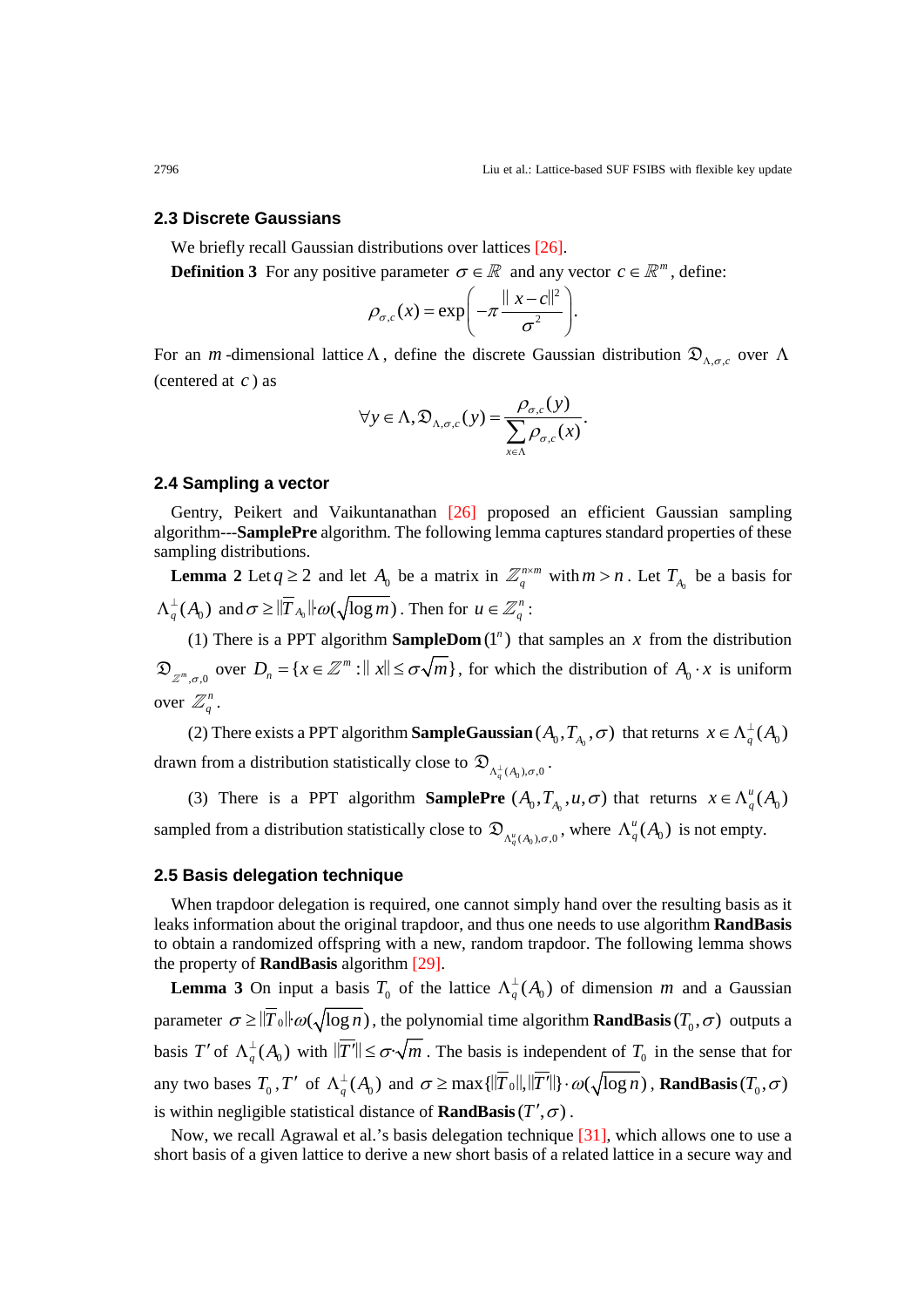does not increase the dimension of the underlying lattices. This technique includes **SampleR**  algorithm, **BasisDel** algorithm, and **SampleRwithBasis** algorithm.

**Definition 4** (1) A matrix *R* in  $\mathbb{Z}^{m \times m}$  is  $\mathbb{Z}_q$ -invertible, if *R* mod *q* is invertible as a

matrix in  $\mathbb{Z}^{m \times m}$ .

- (2)  $\sigma_R := \overline{L}_{TG} \cdot \omega(\sqrt{\log m}) = \sqrt{n \log q} \cdot \omega(\sqrt{\log m})$ .
- (3) The distribution  $\mathfrak{D}_{m \times m}$  on matrices in  $\mathbb{Z}^{m \times m}$  is defined as  $(\mathfrak{D}_{\mathbb{Z}^m, \sigma_R, 0})^m$  conditioned on the resulting matrix being  $\mathbb{Z}_q$ -invertible.
- *Algorithm* **SampleR**(1 *<sup>m</sup>* ):
- (1) Input a standard basis *T* of the lattice  $\mathbb{Z}^m$ .
- (2) For  $i = 1, \dots, m$ , do  $r_i \leftarrow$  **SampleGaussian**( $\mathbb{Z}^m, T, \sigma_R, 0$ ).
- (3) Output *R* if  $R = (r_1, \dots, r_m)$  is  $\mathbb{Z}_q$ -invertible, otherwise repeat step (2).

The above algorithm samples matrices in  $\mathbb{Z}^{m \times m}$  from a distribution that is statistically close to  $\mathfrak{D}_{m \times m}$ , and step (2) needs to be repeated fewer than two times in expectation for prime q.

*Algorithm* **BasisDel**( $A, R, T_A, \sigma$ ):

- (1) Input a rank *n* matrix  $A \in \mathbb{Z}_q^{n \times m}$ , a  $\mathbb{Z}_q$ -invertible matrix  $R \in \mathbb{Z}^{m \times m}$  sampled from  $\mathfrak{D}_{m \times m}$  , a basis  $T_A$  of  $\Lambda_q^{\perp}(A)$  , and a parameter  $\sigma \in \mathbb{R}$  .
- (2) Let  $T_A = \{a_1, \dots, a_m\} \subseteq \mathbb{Z}^m$ . Compute  $T'_B := \{Ra_1, \dots, Ra_m\} \subseteq \mathbb{Z}^m$ . It is obvious that *T<sub>B</sub>* is a set of independent vectors in  $\Lambda_q^{\perp}(B)$ , where  $B := AR^{-1} \in \mathbb{Z}_q^{n \times m}$ .
- (3) Convert  $T'_B$  into a basis  $T''_B$  of  $\Lambda_q^{\perp}(B)$  by using Lemma 1, in which the algorithm takes as input  $T'_B$  and an arbitrary basis of  $\Lambda_q^{\perp}(B)$ , and outputs a basis  $T''_B$  whose Gram-Schmidt norm is no more than that of  $T'_B$ .
- (4) Output the resulting basis  $T_B \leftarrow \textbf{RandBasis}(T_B^{\prime\prime}, \sigma)$  for  $\Lambda_q^{\perp}(B)$ .

The following theorem shows the property of the random basis  $T_B$  produced by algorithm **BasisDel** for  $\Lambda_q^{\perp}(AR^{-1})$ .

**Theorem 3** Suppose that *R* is sampled from  $\mathfrak{D}_{m \times m}$  and  $\sigma$  satisfies  $\sigma > |\overline{T}_A| \cdot \sigma \sqrt{m} \cdot \omega(\log^{3/2} m)$ . Then  $T_B$  is distributed statistically close to the distribution **RandBasis**(*T*, $\sigma$ ), where *T* is an arbitrary basis of  $\Lambda_q^{\perp}(AR^{-1})$  satisfying  $\|\tilde{T}\| \leq \sigma / \omega(\sqrt{m})$ . If *R* is a product of *l* matrices sampled from  $\mathcal{D}_{m \times m}$ , then the bound on  $\sigma$  degrades to  $\sigma > |\overline{T}_A| \cdot (\sigma_R \sqrt{m\omega(\log^{1/2} m)})^l \cdot \omega(\log m)$ .

### *Algorithm* **SampleRwithBasis**( *A* ):

(1) Generate  $(B, T_B)$  ← **TrapGen**( $q, n$ ), where a random matrix *B* has rank *n* in  $\mathbb{Z}_q^{n \times m}$ and  $T_B$  is a basis of  $\Lambda_q^{\perp}(B)$  such that  $\|\overline{T}_B\| \leq \overline{L}_{TG} = \sigma_R / \omega(\sqrt{\log m})$ .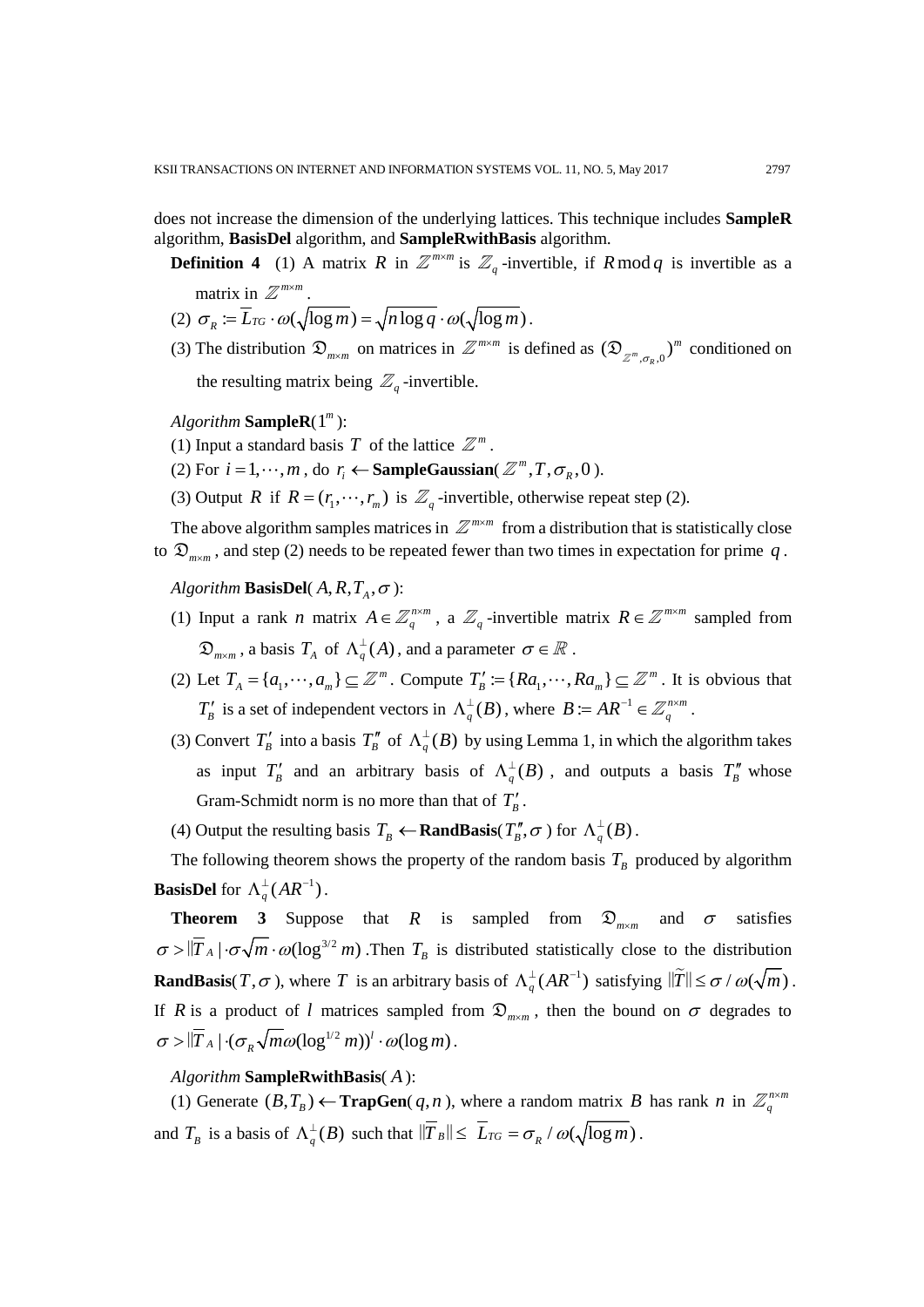- (2) Let  $A = (a_1, \dots, a_m) \in \mathbb{Z}_q^{n \times m}$ . For  $i = 1, \dots, m$ , do:
	- (a) Sample  $r_i \leftarrow$  **SamplePre**( $B, T_B, a_i, \sigma_R$ ) in  $\mathbb{Z}^m$ , where  $Br_i = a_i \mod q$  and  $r_i$  is sampled from a distribution statistically close to  $\mathfrak{D}_{\Lambda_q^{\alpha}(B), \sigma_p, 0}$ .
	- (b) Repeat step (a) until  $r_i$  is  $\mathbb{Z}_q$  linearly independent of  $r_1, \dots, r_{i-1}$ .
- (3) Output  $R = (r_1, \dots, r_m) \in \mathbb{Z}^{m \times m}$  and  $T_B$ , where *R* has rank *m* over  $\mathbb{Z}_q$ .

According to the construction, we have  $BR = A \mod q$ , i.e.  $B = AR^{-1} \mod q$ . Furthermore, we have the following property.

**Theorem 4** Let  $m > 2n \log q$  and  $q > 2$  a prime. For all but at most a  $q^{-n}$  fraction of rank *n* matrices  $A \in \mathbb{Z}_q^{n \times m}$ , algorithm **SampleRwithBasis**(*A*) outputs a matrix  $R \in \mathbb{Z}^{m \times m}$ , which is sampled from a distribution statistically close to  $\mathfrak{D}_{m \times m}$ , and a short basis  $T_B$  of  $\Lambda_q^{\perp}(AR^{-1})$  such that  $\|\overline{T}_B\| \le \sigma_R / \omega(\sqrt{m})$  with overwhelming probability.

# **3. Formal definition and security model**

In this section, we give the revisited definition of the syntax and the security model of forward-secure identity-based signature.

Firstly, we give the syntax of forward-secure identity-based signature scheme. Our syntax of forward-secure identity-based signature scheme is slightly different from previous one [19-21]. In our **Update** algorithm, any user can evolve his secret keys from the current time period  $j \leq d-1$  to the next any time period  $i(j < i \leq d)$ , not just to the next time period  $i = j + 1 \le d$  in one step. Consider a scenario where a manager can sign some documents by using his secret key, which is updated every day. In the next one week, the manager will get an annual leave of seven days and go traveling. In this case, the manager goes back and runs our **Update** algorithm only one time to generate his new secret key, whereas he has to execute previous **Update** algorithm [19-21] seven times according to original forward secure signature schemes. This case happens to the other forward-secure signature schemes [11-18]. Thus, in order to provide more flexible key update, we will revisit the **Update** algorithm in the framework of forward-secure identity-based signature. A revisited forward-secure identitybased signature (FSIBS) scheme consists of the following five algorithms:

- **Setup**( $\lambda$ ): This algorithm is run by key generation center (KGC) on input a security parameter  $\lambda$  and the total number of time periods  $d$ , and generates public parameters *pp* and master secret keys *msk* . Then the public parameters *pp* are published and the master secret key *msk* is kept to itself by KGC.
- **Extract**( $pp, msk, u$ ): Given  $pp, msk$ , and a user with identity u, this algorithm generates an initial secret key  $sk_{u,1}$  for the user u. KGC will use this algorithm to generate initial secret keys for all users participating in the system and distribute the initial secret keys to their respective owners via secure channels.
- **Update**(  $pp$ ,  $\mu$ , *i*,  $sk_{\mu}$ ): Given  $pp$ , a current secret key  $sk_{\mu}$  of a user  $\mu$  at the current time period  $j \leq d-1$ , this algorithm computes an update secret key  $sk_{ni}$  for the user u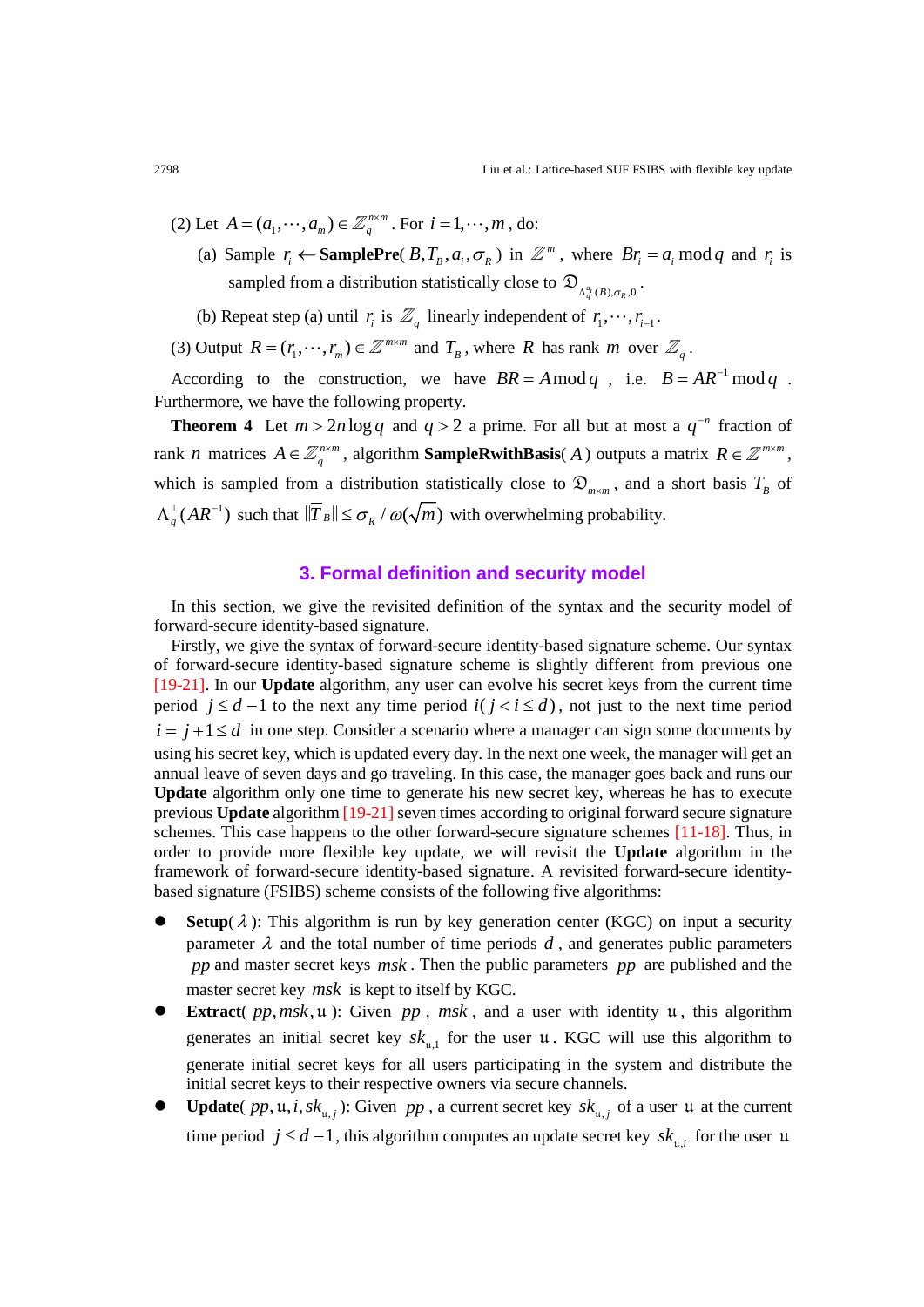at an update time period  $i(j \lt i \leq d)$ . The user u can execute this algorithm by itself.

- **Sign**(  $pp, sk_{ni}$ ,  $m$ ): Given  $pp$ , a message  $m$ , and a current secret key  $sk_{ni}$  of a user u at the current time period  $i \leq d$ , this algorithm outputs a signature  $\epsilon$ . The user  $\mu$  can make a signature by running this algorithm.
- **Verify**( $pp$ ,  $u$ ,  $m$ ,  $\overline{s}$ ,  $i$ ): Given  $pp$ , a candidate signature  $\overline{s}$ , a message  $m$ , a user  $u$  and the time period  $i \leq d$ , this algorithm outputs *accept* if  $\epsilon$  is a valid signature of the user u on the message m at the current time period *i* , and outputs *reject* otherwise.

Next, we give the formal security definition---strong unforgeability under adaptive chosen identity and message attacks (SUF-ID-CMA) for forward-secure identity-based signatures, which is viewed as a combination of strong unforgeability with existential unforgeability under adaptive chosen identity and message attacks (EUF-ID-CMA) for forward-secure identity-based signatures [\[20\].](#page-14-8) More precisely, the security is defined using the following game between a challenger  $\mathcal C$  and an adversary  $\mathcal A$ :

- **Setup**. The challenger  $C$  runs the Setup algorithm. It gives the adversary  $A$  the resulting public parameters *pp* and keeps the master secret key *msk* by itself.
- **Queries**. The adversary  $A$  adaptively makes a number of different queries to the challenger  $C$ . Each query can be one of the following.
	- **---Extract queries**. A can request a secret key of any user u at any time period  $i \leq d$ . For  $i = 1$ , C responds by running **Extract**( $pp, msk, \mu$ ) and forwards the initial secret key  $sk_{u,1}$  to A . And for  $1 \leq j < i \leq d$ , C returns the resulting  $sk_{i,j} \leftarrow \textbf{Update} (pp, \mu, i, sk_{i,j})$  to  $\mathcal{A}$ . Especially, for  $i = 1$ , we can also view  $sk_{n-1} \leftarrow \textbf{Update} (pp, \mathfrak{u}, 1, sk_{n,0})$ , where  $sk_{n,0} := msk$ .
	- $-$ **--Sign queries**. A can ask for a signature of any user u on any message  $m$  for any time period  $i \leq d$ .  $C$  responds by first running **Update** ( $pp$ ,  $\mu$ ,  $i$ ,  $sk_{\mu,j}$ ) to obtain the secret key  $sk_{u,i}$  of u at the time period *i*, and then running **Sign**(  $pp, sk_{u,i}$ ,  $m$ ) to obtain a signature  $\mathfrak s$ , which is forwarded to  $\mathcal A$ .
- **Forgery.** A outputs a user with identity  $\mathfrak{u}^*$ , a message  $\mathfrak{m}^*$ , a time period  $i^* \leq d$  and a candidate signature  $\boldsymbol{s}^*$ . A succeeds if the followings hold true:
	- (1) **Verify** $(pp, u^*, m^*, i^*, s^*) = accept.$
	- (2) *A* has not made extract queries on  $\mu^*$  at any time period  $i \leq i^*$ .
	- (3)  $(\mu^*, m^*, i^*, s^*)$  is not among the tuples generated during the sign queries,

The advantage of an adversary  $\mathcal A$  in the above game is defined as

$$
Adv_{A} = Pr[A \ succeeds],
$$

where the probability is taken over all coin tosses made by the challenger and the adversary.

A forward-secure identity-bases signature scheme is SUF-ID-CMA secure, if for any adversary  $\mathcal A$ , its advantage is negligible in the security parameter.

#### **4. The proposed scheme and its security**

In Zhang et al.'s forward-secure signature scheme [\[36\],](#page-15-0) the **Update** algorithm can only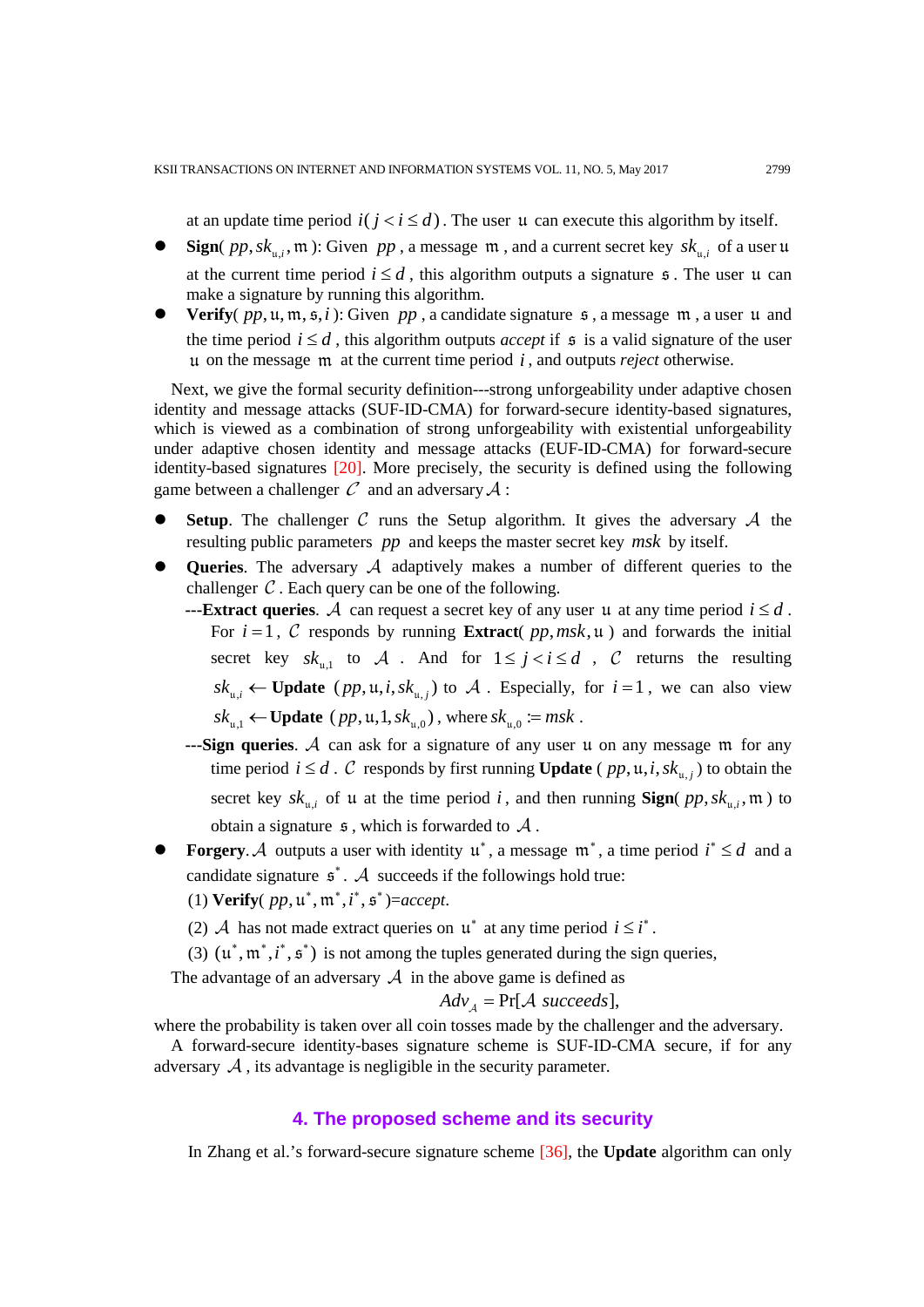update a secret key from a time period  $i - 1$  to the next time period  $i$ , i.e., the interval of time period  $\Delta t = 1$ . So do the **Update** algorithms in the existing forward-secure identity-bases signature schemes [19-21]. In this section, we will improve the **Update** algorithm to provide more flexible key update, i.e. the interval of time period  $\Delta t \ge 1$ , and then prove that the improved scheme is strongly unforgeable under adaptively chosen identity and message attacks in the random oracle model. Furthermore, we will show that there exists a flaw in the security proof of Zhang et al.'s scheme [\[36\]](#page-15-0) in appendix.

#### **4.1 The proposed forward-secure identity-based signature scheme**

- **Setup**( $n$ ): On input a security parameter  $n$ , set the parameters  $m$ ,  $q$ , divide the whole lifetime into *d* time periods, and set two series of Gaussian parameters  $\bar{\sigma} = (\sigma_1, \dots, \sigma_d)$ and  $\overline{\delta} = (\delta_1, \cdots, \delta_d)$ . Next do:
	- (1) Use algorithm **TrapGen**  $(q, n)$  to generate a uniformly random  $n \times m$  matrix  $A_0 \in \mathbb{Z}_q^{n \times m}$  with a corresponding short basis  $T_{A_0}$  for  $\Lambda_q^{\perp}(A_0)$  such that  $\|\overline{T}_{A_0}\| \leq \mathcal{O}(\sqrt{n \log q})$ .
	- (2) Define two hash functions  $H_1$ :  $\{0,1\}^* \to \mathbb{Z}^{m \times m}$ , where the output is distributed as  $\mathfrak{D}_{m \times m}$  [\[31\]](#page-14-7), and  $H_2$ : {0,1}<sup>\*</sup>  $\rightarrow \mathbb{Z}_q^n$ .
	- (3) Publish the public parameters  $pp = (A_0, H_1, H_2)$ , and keep master secret key  $msk = (T_A)$  secret.
- **Extract**(  $pp, msk, u$ ): On input public parameter  $pp$ , a master key  $msk$ , a user with identity u and an initial time period  $i = 1$ , KGC does:
	- (1) Let  $R_{\mu \|1} = H_1(\mu \| 1)$  and compute  $A_{\mu \|1} = A_0 \cdot R_{\mu \| 1}^{-1} \text{ mod } q$ .
	- (2) Evaluate

 $sk_{\text{full}} \leftarrow$  **BasisDel**  $(A_0, R_{\text{all}}, T_A, \sigma_1)$ .

(3) Send a trapdoor  $s k_{\text{full}}$  of  $\Lambda_q^{\perp}(A_{\text{full}})$  to the user over a secure channel.

- **Update**(  $pp$ ,  $\mu$ , *i*,  $sk$ <sub>ull</sub>): On input public parameter  $pp$ , the current time period  $i \leq d$ , and  $sk_{\text{full}}$  which denotes the signing secret key associated with the previous time period  $j < i$ , the user with identity u performs the following steps to update his signing secret key:
	- (1) Compute  $R_{\text{u||}j} = H_1(\text{u||} j) \cdots H_1(\text{u||} 1)$  and  $A_{\text{u||}j} = A_0 \cdot R_{\text{u||}j}^{-1} \mod q$  as the public key at time period *j* with respect to signing secret key  $sk_{\text{full}}$ .
	- (2) Let  $R_{i \to i} = H_1(\text{null } i) \cdots H_1(\text{null } j+1)$ , and compute

$$
sk_{\mathbf{u} \parallel i} \leftarrow \mathbf{BasisDel}(A_{\mathbf{u} \parallel j}, R_{j \rightarrow i}, sk_{\mathbf{u} \parallel j}, \sigma_i).
$$

Note that  $sk_{u||i}$  is a short basis of  $\Lambda_q^{\perp}(A_{u||i})$ , where  $A_{u||i} = A_{u||j} \cdot R_{j \to i}^{-1} = A_0 \cdot R_{u||i}^{-1}$  mod q and  $R_{\|i} = H_1(\|i\|) \cdots H_1(\|i\|)$ . Obviously, when  $j = i - 1$ , our update algorithm is degraded to Zhang et al.'s key update algorithm.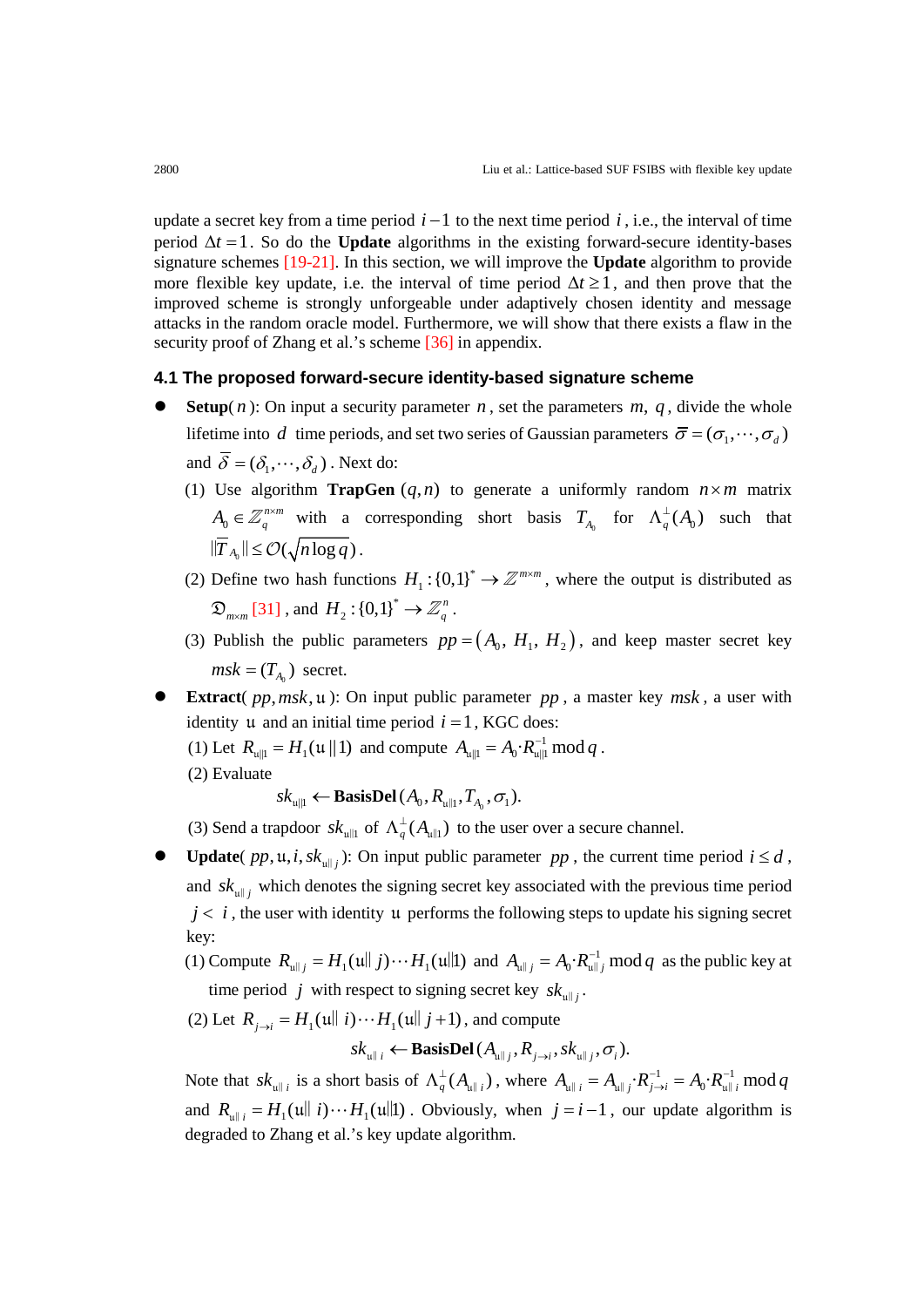**Sign**(  $pp, sk_{\text{full }i}$ ,  $m$ ):On input public parameters  $pp$  and a message  $m \in \{0,1\}^*$ , the signing user u, whose signing secret key is  $sk_{\text{null}}$  at the current time period  $i \leq d$ , computes  $y = H_2(u||i||m) \in \mathbb{Z}_q^n$  and evaluates

$$
e_i \leftarrow \textbf{SamplePre}(A_{\text{full }i}, \textit{sk}_{\text{null }i}, y, \delta_i),
$$

Note that  $A_{\mu \|i} \cdot e_i = y \mod q$  and  $e_i$  is distributed as  $\mathfrak{D}_{A_q^y(A_{\mu | i}), \delta_i}$ . Finally, the signer outputs a signature  $e_i$ .

**Verify**(  $pp$ ,  $u$ ,  $m$ ,  $i$ ,  $e$ <sub>)</sub>: On input public parameters  $pp$ , a user with identity u, an index of time period  $i$ , a message  $m$  and a candidate signature  $e_i$ , the algorithm outputs *accept* if and only if

$$
0 < ||e_i|| \leq \delta_i \cdot \sqrt{m} \text{ and } A_{\mathfrak{u}||i} \cdot e_i = y \bmod q,
$$

where  $A_{\mu \| i} = A_0 \cdot R_{\mu \| i}^{-1} \mod q$ ,  $R_{\mu \| i} = H_1(\mu \| i) \cdots H_1(\mu \| 1)$ , and  $y = H_2(\mu \| i \| \mathfrak{m})$ . Otherwise, it outputs *reject*.

## **4.2 Security proof**

Now, we give the proper security reduction for the proposed scheme.

**Theorem 5** In the random oracle model, the proposed forward-secure identity-based signature scheme is strongly unforgeable under adaptively chosen identity and message attacks, provided that the SIS hard problem assumption holds.

**Proof.** Assume that for the proposed scheme there exists an adversary  $A$ , which makes at most  $Q_{H_1}$  times  $H_1$  oracle queries,  $Q_{H_2}$  times  $H_2$  oracle queries,  $Q_E$  extract queries, and  $Q<sub>s</sub>$  signing queries, and has the advantage  $\varepsilon$  in time *t*. According to the adversary, we will build an algorithm C that solves an instance of SIS (Definition 2) with probability at least  $\varepsilon'$ and in time at most *t* ' , contradicting the SIS hard problem assumption.

The algorithm C will be given a random matrix  $A_0 \in \mathbb{Z}_q^{n \times m}$ . To use A to find a nonzero integer vector  $e \in \mathbb{Z}^m$  such that  $A_0 \cdot e = 0 \mod q$  and  $||e|| \leq \beta$ ,  $C$  must simulate a challenger for  $\mathcal A$ . Such a simulation can be created in the following way:

**Setup.**  $\mathcal C$  prepares system public parameters for  $\mathcal A$  as follows.

- (1) Select *d* uniform random integer  $Q_1^*, \dots, Q_d^* \in [Q_{H_1}]$ , where  $Q_{H_1}$  is the maximum number of queries of  $H_1$  that  $A$  can make.
- (2) Sample *d* random matrices  $R_1^*, \dots, R_d^* \sim \mathfrak{D}_{m \times m}$  by running  $R_i^* \leftarrow \text{SampleR}(1^m)$  for  $i = 1, \cdots, d$ .
- (3) Choose a random  $w \in [d]$  and set  $A \leftarrow A_0 R_{w}^* \cdots R_{1}^*$ . The matrix A is uniform in *n m*  $\mathbb{Z}_q^{n \times m}$  since all  $R_i^*$  are invertible mod *q* and  $A_0$  is uniform in  $\mathbb{Z}_q^{n \times m}$ .
- (4) Pick two hash functions as random oracles,  $H_1: \{0,1\}^* \to \mathbb{Z}_q^{m \times m}$  and  $H_1$ : {0,1}<sup>\*</sup>  $\to \mathbb{Z}_q^{m \times m}$ .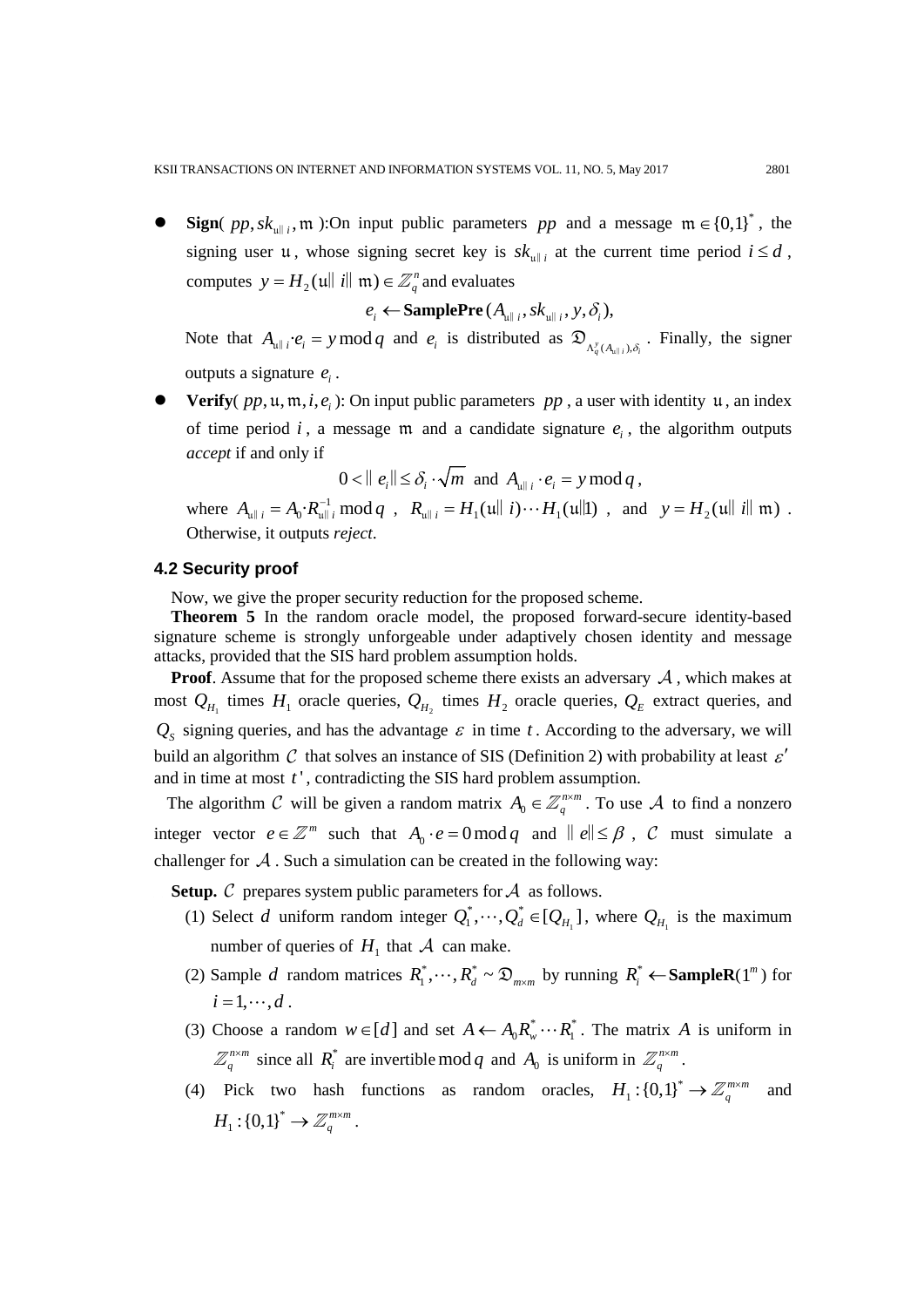(5) Publish the public parameters  $pp = (A, H<sub>1</sub>, H<sub>2</sub>)$ .

- $H_1$  **random oracle queries**. A may adaptively query the random oracle  $H_1$  on any identity u and any time period *i* of its choice. To respond consistently to these queries,  $\mathcal C$  maintains a list  $L_1 = \{ (\mathfrak u, i, H_1(\mathfrak u \mid i), *, *) \}$  which is initially empty, and the simulator simply returns the same output on the same input without incrementing the query counter  $Q<sub>H</sub>$ .  $C$  answers the  $Q$ -th such query as follows.
	- (1) For  $Q = Q_i^*$ , set  $H_1(\mathfrak{u} \parallel i) := R_i^*$ , store the tuple  $(\mathfrak{u}, i, R_i^*, -,-)$  in  $L_1$ , and return  $R_i^*$ as the oracle  $H_1(\mu || i)$ 's value.
	- (2) For  $Q \neq Q_i^*$ , compute  $A_i = A \cdot (R_{i-1}^* \cdots R_2^* R_1^*)^{-1} \in \mathbb{Z}_q^{n \times m}$  (if  $i = 1$ , then set  $A_i = A$ ), run **SampleRwithBasis**  $(A_i) \rightarrow (R_i, T_B)$  (where  $R_i \sim \mathfrak{D}_{m \times m}$  and a short basis  $T_B$ for  $\Lambda_q^{\perp}(B)$  such that  $B = A_i \cdot R_i^{-1} \mod q$ , save the tuple  $(\mu, i, R_i, B, T_B)$  in  $L_1$ , and return *R<sub>i</sub>* as the value of  $H_1(\mathfrak{u} \parallel i)$ .
- **Extract oracle queries.**  $\mathcal A$  makes adaptively key extraction queries on arbitrary identities u and any time period  $i \leq d$ . To respond consistently to these queries, C maintains a list  $L_2 = \{ (u, i, A_{u||i}, sk_{u||i}) \}$  which is initially empty, and the simulator simply returns the same output on the same input. C answers an initial or update key query on  $(\mu || i)$  as follows.
	- (1) Let  $j \in [i]$  be the oldest time period such that  $H_1(\text{full } j) \neq R_j^*$ . This implies that  $H_1(\text{null}) = R_1^*, \dots, H_1(\text{null } j-1) = R_{j-1}^*$ . If  $H_1(\text{null } j) = R_j^*$  for all  $j = 1, \dots, i$ , then the simulator aborts and fails.
	- (2) Retrieve the stored tuple  $(u, j, R_j, B, T_B)$  from  $L_1$ . This tuple was created when responding to a query for  $H_1(u||j)$ . Assume that a key extraction query on  $(u||j)$  is preceded by a hash query on all identity and previous time period, i.e.  $(u\| 1), \dots, (u\|$   $j-1)$ . By construction

$$
B = A(R_{j-1}^* \cdots R_1^*)^{-1} \cdot H_1(\mathfrak{u} \parallel j)^{-1} \bmod q
$$

and  $T_B$  is a short basis for  $\Lambda_q^{\perp}(B)$ .

Note that  $A_{\mu \| j} = A \cdot H_1(\mu \| 1)^{-1} \cdots H_1(\mu \| j)^{-1} = B$ , and therefore  $T_B$  is a trapdoor for  $\Lambda_q^{\perp}(A_{\mathfrak{u}\parallel j})$ , i.e. the secret key  $sk_{\mathfrak{u}\parallel j} = T_B$ . Save  $(\mathfrak{u}, j, A_{\mathfrak{u}\parallel j}, sk_{\mathfrak{u}\parallel j})$  in  $L_2$ .

(3) Run **Update**(  $pp$ ,  $\mu$ , *i*,  $sk_{\mu||i}$ ) to generate an update secret key  $sk_{\mu||i}$  for  $\mu$  from the trapdoor secret key  $T_B$  for the identity and time period tuple (u|| *j*), and save  $(u, i, A_{\text{full }i}, s k_{\text{full }i})$  in  $L_2$ . Specially, if  $j = i$ , evaluate **RandBasis** $(s k_{\text{full }i}, \sigma_i) \rightarrow s k_{\text{full }i}$ . Then send the resulting secret key  $sk_{\text{full }i}$  to the adversary.

Note that when  $i = 1$ , such a query is viewed as an initial secret key query for  $(u||1)$ . If random oracle  $H_1(u||1) = R_1^*$ , then the simulator aborts and fails. Otherwise, by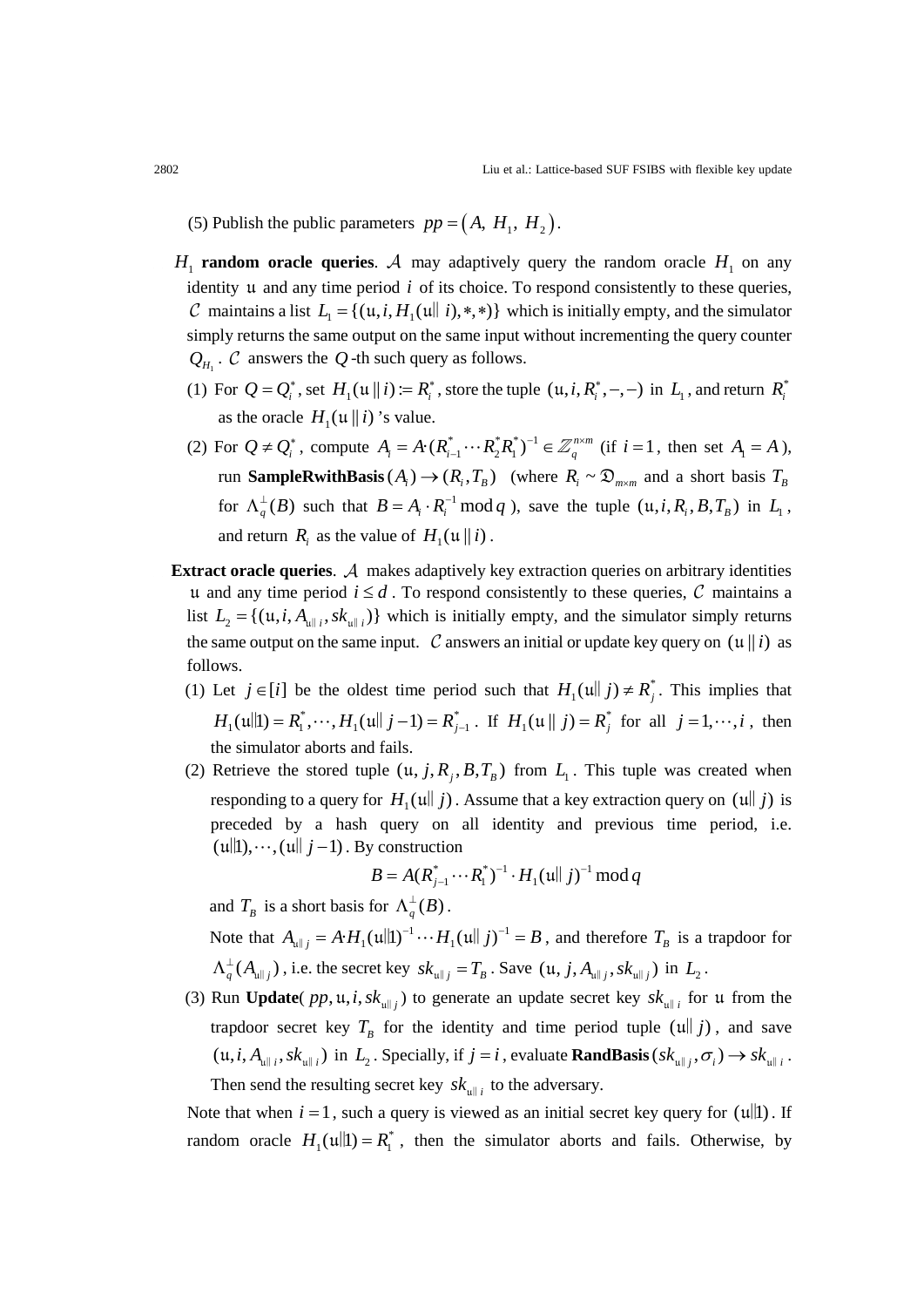construction  $B = A \cdot H_1(\text{u}||1)^{-1} \text{ mod } q$  and  $T_B$  is a short basis for  $\Lambda_q^{\perp}(B)$ . Then return an initial secret key  $sk_{\text{full}} \leftarrow \text{RandBasis}$  ( $T_B, \sigma_1$ ) and save  $(\mu, 1, A_{\text{full}} = B, sk_{\text{full}})$  in  $L_2$ .

 $H_2$  **random oracle queries**. A may adaptively query the random oracle  $H_2$  on any identity  $\mu$ , any time period  $i$  and any message  $m$  of its choice. To respond consistently to these queries, C maintains a list  $L_3 = \{(u, i, m, e_i, H_2(u||i||m))\}$  which is initially empty, and the simulator simply returns the same output on the same input.  $C$  answers such query as follows.

- (1) Look up  $(u, i, A_{u\vert i}, *)$  in  $L_2$  (if necessary, look up  $(u, i, H_1(u\vert i), *, *)$  in  $L_1$  and compute  $A_{\mu \| i} = A \cdot H_1(\mu \| i)^{-1} \cdots H_1(\mu \| 1)^{-1}$ .
- (2) Run **SampleDom**  $(1^n) \to e_i$ , compute  $H_2(\text{full } i \mid \text{m}) = A_{\text{full } i} \cdot e_i \mod q$ , store the tuple  $(u, i, m, e_i, H_2(u||i||m))$  in  $L_3$ , and return  $A_{u||i} \cdot e_i \mod q$  as the oracle  $H_2(u||i||m)$ 's value.
- **Signing oracle queries**. When running the adversary  $A$ , signing queries can occur. Suppose A asks for a signature on identity u at time period  $i$  for a message  $m \cdot C$  answers these queries as follows.  $\mathcal C$  looks up  $(\mathfrak u, i, \mathfrak m, e_i, A_{\mathfrak u}, \cdot e_i \bmod q)$  in  $L_3$ , and returns  $e_i$  as the signature (if necessary, query  $H_2$  random oracles on  $(\mu, i, \mathfrak{m})$  in advance).
- **Challenge.** Finally, A produces a forged signature  $e^*$  for  $(\mathfrak{u}^*, i^*, \mathfrak{m}^*)$  on which it wishes to be challenged. We require that  $\mu^*$  has not been requested in any preceding and subsequent extract oracle queries. If  $w \neq i^*$  and  $H_1(u|| j) \neq R_j^*$  for all  $j = 1, \dots, i^*$ , then the simulator aborts and fails. Otherwise, i.e.  $w = i^*$  and  $H_1(u|| j) = R_j^*$  for all  $j = 1, \dots, i^*$ , recall that  $A = A_0 \cdot R_w^* \cdots R_1^*$ . Then by definition

$$
A_{\mathfrak{u}\parallel i^*} = A \cdot (R_1^*)^{-1} \cdots (R_{\mathfrak{w}}^*)^{-1} = A_0 \in \mathbb{Z}_q^{n \times m}.
$$

Furthermore, we have

$$
A_{\mathfrak{u}^*\parallel i^*}\cdot e^*\mod q = H_2(\mathfrak{u}^*\parallel i^*\parallel \mathfrak{m}^*).
$$

Now without loss of generality, we assume that before outputting its forgery  $e^*$ ,  $\mathcal A$ queries  $H_2$  random oracle on  $(\mathfrak{u}^*, i^*, \mathfrak{m}^*)$  and  $C$  returns  $A_{\mathfrak{u}^* \mid i^*} \cdot e_{\mathfrak{m}^*}$ , i.e.

$$
H_2(\mathfrak{u}^* \parallel i^* \parallel \mathfrak{m}^*) = A_{\mathfrak{u}^* \parallel i^*} \cdot e_{\mathfrak{m}^*} \mod q.
$$

Therefore,

$$
A_{\mathfrak{u}^*\|\cdot\|^*} \cdot e_{\mathfrak{m}^*} = H_2(\mathfrak{u}^*\|\cdot\|^* \|\mathfrak{m}^*) = A_{\mathfrak{u}^*\|\cdot\|^*} \cdot e^* \bmod q,
$$

i.e.  $A_0 \cdot e_{m^*} = A_0 \cdot e^* \mod q$  and  $A_0 \cdot (e_{m^*} - e^*) = 0 \mod q$ . C outputs  $e = e_{m^*} - e^* \neq 0$ as a solution of SIS instance. It remains to show that  $e^* \neq e_{m^*}$ . There are two cases to consider:

(1) If A queried a signature on  $(\mu^*, i^*, m^*)$ , it would receive a signature  $e_{m^*}$ . Because  $e^*$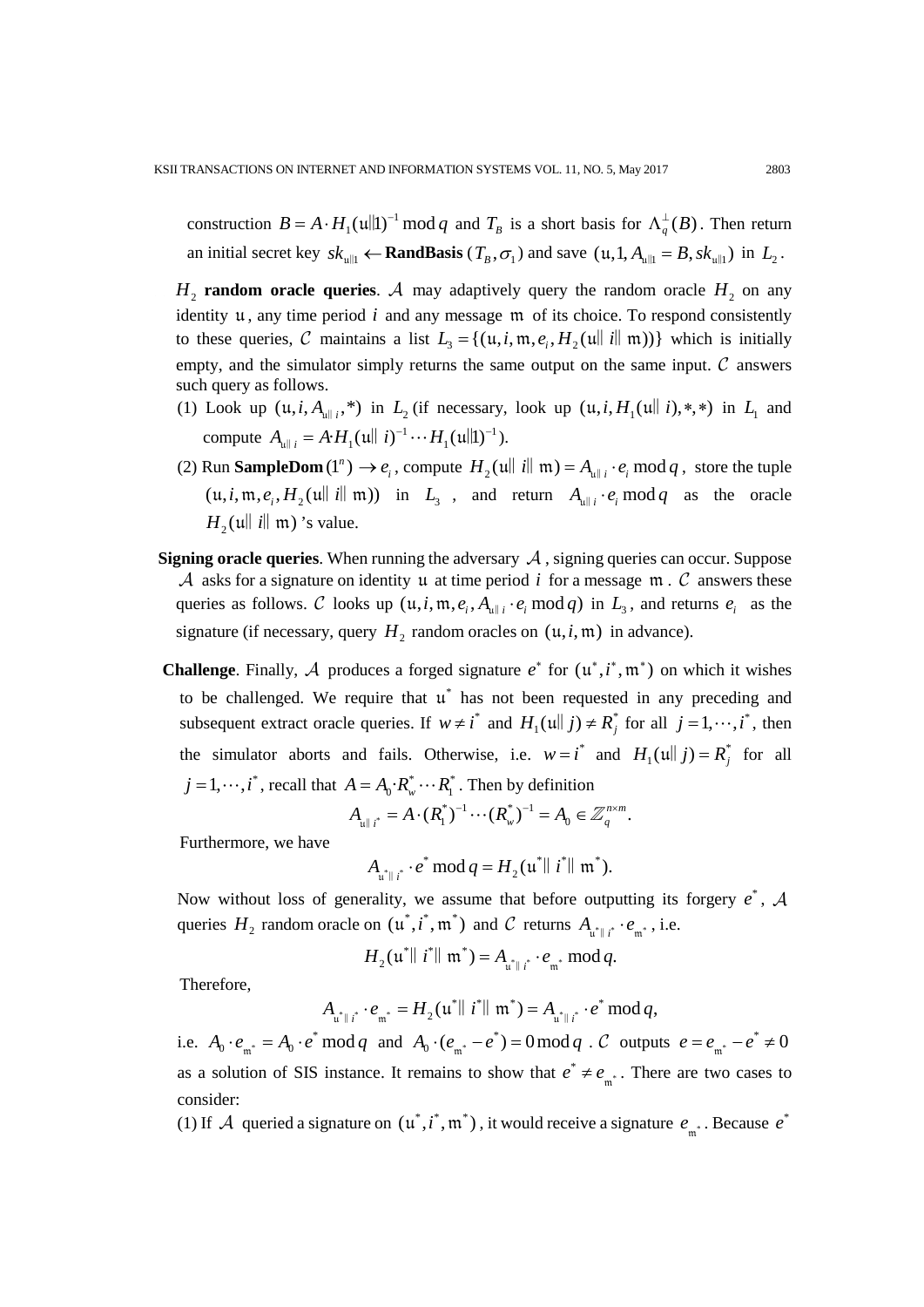is viewed as a forged signature on  $(u^*, i^*, m^*)$ , we have  $e^* \neq e_{m^*}$ .

(2) If A did not query a signature on  $(\mu^*, i^*, \mathfrak{m}^*)$ , then for the query to  $H_2$  on  $(u^*, i^*, m^*)$ , C sampled  $e_{m^*} \leftarrow$  **SampleDom**  $(l^n)$ , stored a tuple  $(u^*, i^*, m^*, e_{m^*},$  $A_{\mathfrak{u}^*\parallel i^*} \cdot e_{\mathfrak{m}^*}$ ), and returned  $H_2(\mathfrak{u}^*\parallel i^*\parallel \mathfrak{m}^*) = A_{\mathfrak{u}^*\parallel i^*} \cdot e_{\mathfrak{m}^*} \mod q$  to  $A$ . By the preimage min-entropy property of the hash family, the min-entropy of  $e_{n*}$  given  $A_{u^*\parallel i^*} \cdot e_{m^*} \mod q$  is  $\omega(\log n)$ . Thus, the signature  $e^* \neq e_{m^*}$  with overwhelming probability  $1 - 2^{-\omega(\log n)}$  [\[26\]](#page-14-2).

This completes the description of the simulation. It remains to analyze the probability of  $A$ not aborting. For the simulation to complete without fail (write ¬abort), we require that all key extract queries on  $(u||i)$  have  $H_1(u||j) \neq R_j^*$  for some  $j \in [i]$  and that  $w = i^*$  and  $H_1(u|| j) = R_j^*$  for all  $j = 1, \dots, i^*$  in the forgery stage. According to the analysis of successful probability in Agrawal et al.'s hierarchical identity-based encryption [\[31\],](#page-14-7) we can obtain that  $Pr[\neg \text{abort}] \geq Q_{H_1}^{-d} / d - negl(n)$ , where  $negl(n)$  is negligible. Furthermore, if A has advantage  $\varepsilon > 0$ , then C has advantage at least  $\varepsilon / ( d Q_{H_1}^d ) - negl(n)$  in solving the SIS problem instance. This completes our proof.

### **4.3 The flexibility of key update algorithm**

In the proposed forward-secure identity-based signature scheme from lattices, our key update algorithm can provide greater flexibility than those of the existing forward- secure identity-based signature schemes [19-21]. As shown in **Table 1**, for the existing scheme, any user runs the key update algorithms one time and updates her/his secret key from  $sk_{\mu \| i}$  at the time period  $j \leq d$  -1to  $sk_{m+j}$  at the next time period  $i = j+1 \leq d$ . Furthermore, if she/he needs to update her/his secret key to the next multi time period  $i$  ( $j < i \le d$ ), she/he have to execute the key update algorithm  $i - j$  times. When each running cost is expensive, the total costs will increase linearly. Fortunately, any user can run our key update algorithm *only one time* to update her/his secret key from the current time period  $j \leq d - 1$  to the next any time period *i* ( $i < i \le d$ ).

| <b>Schemes</b>           | From time period <i>j</i> to $j+1$ | From time period $\dot{j}$ to $\dot{i}$ |
|--------------------------|------------------------------------|-----------------------------------------|
| Existing schemes [19-21] | One time                           | $i - j$ times                           |
| Our scheme               | One time                           | One time                                |

**Table 1.** Comparison of number of times for running key update algorithm

### **5. Conclusions**

We have revisited the definition of forward-secure identity-based signatures to provide flexible key update, and proposed an identity-based signature scheme from lattices. Furthermore, the proposed scheme is shown to have the properties as follows: forward security with flexible key update, strong unforgeability, and post-quantum security based on lattices. In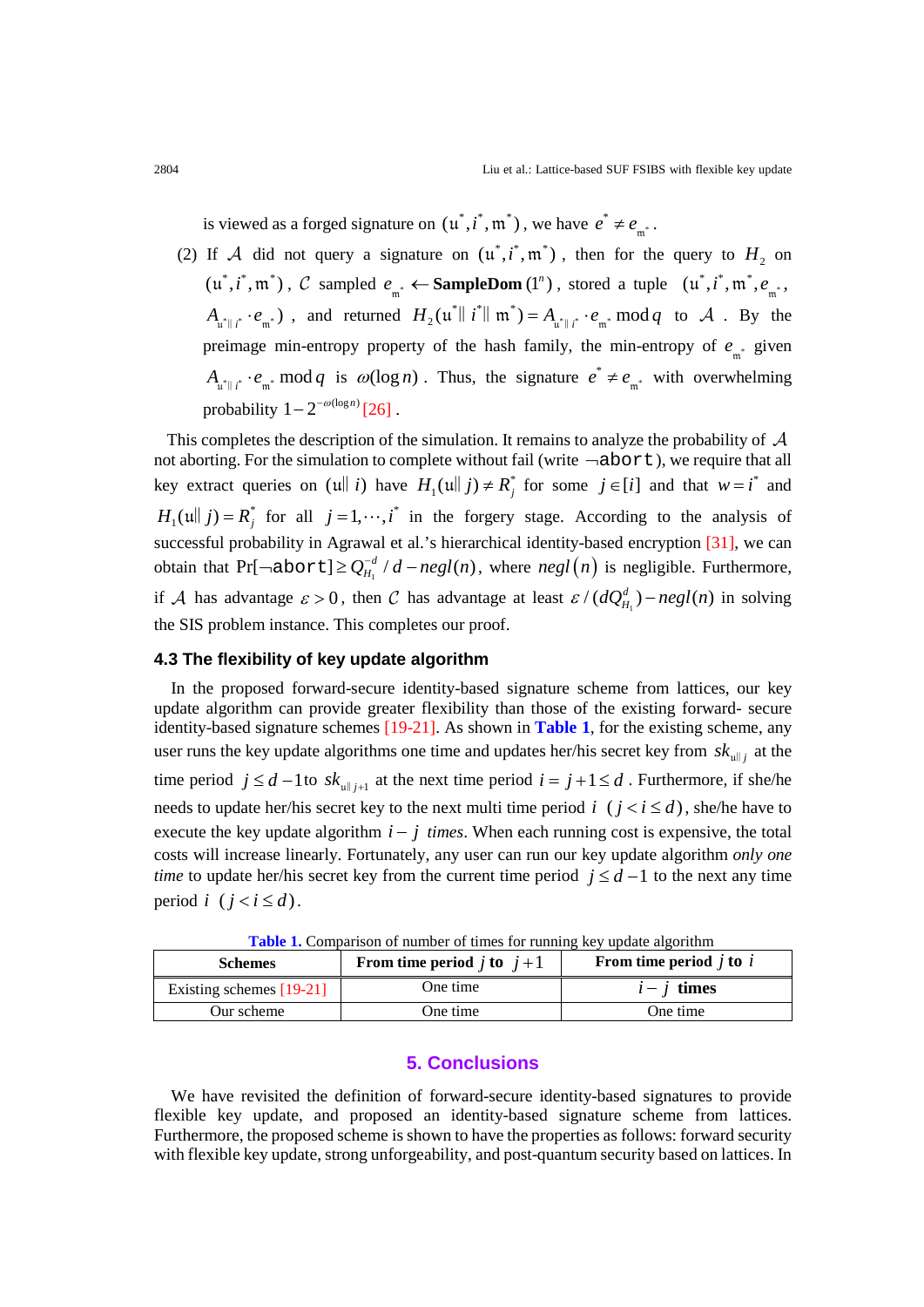addition, it is indicated that there exists a serious drawback in the security proof of Zhang et al.'s scheme in appendix. Finally, we remark that a construction of efficient lattice-based forward-secure identity-based signature, which can achieve the strong unforgeability in the standard model, will be our future work.

#### **References**

- <span id="page-13-0"></span>[1] A. Shamir, "Identity-based cryptosystems and signature schemes," in *Proc. of Advances in Cryptology---CRYPTO 1984*, LNCS, vol. 0196, pp. 47-53, August 19-22, 1984. [Article \(CrossRef Link\)](http://dx.doi.org/doi:10.1007/3-540-39568-7_5)
- [2] K. Paterson, J. Schuldt, "Efficient identity based signatures secure in the standard model," in *Proc. of 11th Australasian Conference Information Security and Privacy---ACISP 2006*, LNCS, vol. 4058, pp. 207-222, July 3-5, 2006. [Article \(CrossRef Link\)](http://dx.doi.org/doi:10.1007/11780656_18)
- [3] E. Kiltz, G. Neven, "Identity-based signatures, " in *Proc. of Cryptology and Information Security Series on Identity-based Cryptography*, vol. 2, IOS Press, pp. 31-44, 2008. [Article \(CrossRef Link\)](http://dx.doi.org/doi:10.3233/978-1-58603-947-9-31)
- [4] P. Yang, Z. Cao, X. Dong, "Fuzzy identity based signature with applications to biometric authentication," *Computers and Electrical Engineering*, vol.37, no. 4, pp. 532-540, July, 2011. [Article \(CrossRef Link\)](http://dx.doi.org/doi:10.1016/j.compeleceng.2011.04.013)
- <span id="page-13-1"></span>[5] S. Goldwasser, S. Micali, R. Rivest, "A digital signature scheme secure against adaptive chosen-messages attacks," *SIAM Journal on Computing*, vol. 17, no. 2, pp. 281-308, April, 1988. [Article \(CrossRef Link\)](http://dx.doi.org/doi:10.1137/0217017)
- <span id="page-13-2"></span>[6] J. An, Y. Dodis, T. Rabin, "On the security of joint signature and encryption, " in *Proc. of Int. Conference on the Theory and Applications of Cryptographic Techniques on Advances in Cryptology---EUROCRYPT 2002*, LNCS, vol. 2332, pp. 83-107, April 28-May 2, 2002. [Article \(CrossRef Link\)](http://dx.doi.org/doi:10.1007/3-540-46035-7_6)
- [7] C. Sato, T. Okamoto, E. Okamoto, "Strongly unforgeable ID-based signatures without random oracles, " in *Proc. of 5th Int. Conference of Security Practice and Experience--- ISPEC 2009*, LNCS, vol. 5451, pp. 35-46, April 13-15, 2009. [Article \(CrossRef Link\)](http://dx.doi.org/doi:10.1007/978-3-642-00843-6_4)
- [8] M. Rückert, "Strongly unforgeable signatures and hierarchical identity-based signatures from lattices without random oracles," in *Proc. of 3rd Int. Workshop on Post-Quantum Cryptography-PQCrypto 2010*, LNCS, vol. 6061, pp. 182-200, May 25-28, 2010. [Article \(CrossRef Link\)](http://dx.doi.org/doi:10.1007/978-3-642-12929-2_14)
- [9] Z. Liu, Y. Hu, X. Zhang, F. Li, "Efficient and strongly unforgeable identity-based signature scheme from lattices in the standard model," *Security and Communication Networks*, vol.6, pp.69-77, January, 2013. [Article \(CrossRef Link\)](http://dx.doi.org/doi:10.1002/sec.531)
- <span id="page-13-3"></span>[10] R. Anderson, "Two remarks on public key cryptology (invited lecture)," in *Proc. of 4th ACM Conference on Computer and Communications Security---CCS 1997*, April 1-4, 1997. [Article \(CrossRef Link\)](http://www.cl.cam.ac.uk/techreports/UCAM-CL-TR-549.pdf)
- [11] M. Bellare, S. Miner, "A forward secure digital signature scheme," in *Proc. of 19th Annual Int. Cryptology Conference on Advances in Cryptology--- CRYPTO 1999*, LNCS, vol. 1666, pp. 431-448, August 15-19, 1999. [Article \(CrossRef Link\)](http://dx.doi.org/doi:10.1007/3-540-48405-1_28)
- [12] M. Abdalla, L. Reyzin, "A new forward-secure digital signature scheme," in *Proc. of 6th Int. Conference on the Theory and Application of Cryptology and Information Security Advances in Cryptology---ASIACRYPT 2000*, LNCS, vol. 1976, pp. 116-129, December 3-7, 2000. [Article \(CrossRef Link\)](http://dx.doi.org/doi:10.1007/3-540-44448-3_10)
- [13] G. Itkis, L. Reyzin, "Forward-secure signatures with optimal signing and verifying," in *Proc. of 21st Annual Int. Cryptology Conference Advances in Cryptology-CRYPTO 2001*, LNCS, vol. 2139, pp. 499-514, August 19-23, 2001. [Article \(CrossRef Link\)](http://dx.doi.org/doi:10.1007/3-540-44647-8_20)
- [14] T. Maklin, D. Micciancio, S. Miner, "Efficient general forward-secure signatures with an unbounded number of time periods," in *Proc. of Int. Conference on the Theory and Applications of Cryptographic Techniques Advances in Cryptology--- EUROCRYPT 2002*, LNCS, vol. 2332, pp. 400-417, April 28-May 2, 2002. [Article \(CrossRef Link\)](http://dx.doi.org/doi:10.1007/3-540-46035-7_27)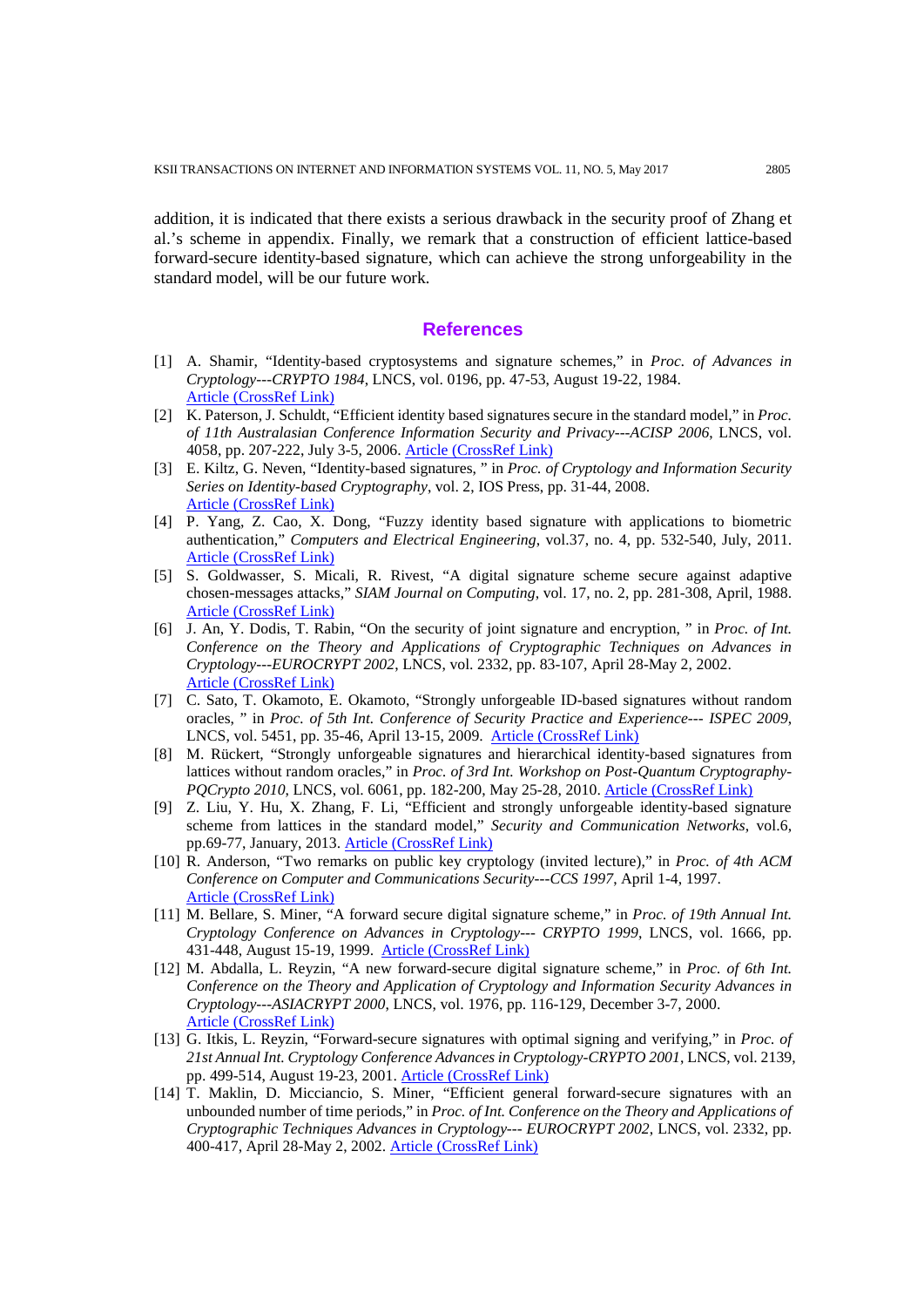- [15] X. Boyen, H. Shacham, E. Shen, B. Waters, "Forward-secure signatures with untrusted update," in *Proc. of 13th ACM Conference on Computer and Communications Security---CCS 2006*, pp. 191-200, October 30-November 3, 2006. [Article \(CrossRef Link\)](http://dx.doi.org/doi:10.1145/1180405.1180430)
- [16] A. Hülsing, C. Busold, J. Buchmann, "Forward secure signatures on smart cards, " in *Proc. of 19th Int. Conference on Selected Areas in Cryptography---SAC 2012*, LNCS, vol. 7707, pp. 66-80, August 15-16, 2012. [Article \(CrossRef Link\)](http://dx.doi.org/doi:10.1007/978-3-642-35999-6_5)
- [17] M. Abdalla, F. Hamouda, D. Pointcheval, "Tighter reductions for forward-secure signature schemes, " in *Proc. of 16th Conference on Practice and Theory in Public-Key Cryptography---PKC 2013*, LNCS, vol. 7778, pp.292-311, February 26-March 1, 2013. [Article \(CrossRef Link\)](http://dx.doi.org/doi:10.1007/978-3-642-36362-7_19)
- [18] J. Yu, F. Kong, X. Cheng, R. Hao, G. Li, "One forward-secure signature scheme using bilinear maps and its applications," *Information Sciences*, vol. 279, pp. 60-76, September, 2014. [Article \(CrossRef Link\)](http://dx.doi.org/doi:10.1016/j.ins.2014.03.082)
- [19] Y. Liu, X. Yin, L. Qiu, "ID-based forward secure signature scheme from the bilinear pairings," in *Proc. of the Int. Symposium on Electronic Commerce and Security---ISECS 2008*, pp. 179-183, August 3-5, 2008. [Article \(CrossRef Link\)](http://dx.doi.org/doi:10.1109/ISECS.2008.220)
- <span id="page-14-8"></span>[20] J. Yu, R. Hao, F. Kong, X. Cheng, J. Fan, Y. Chen, "Forward-secure identity-based signature: security notions and construction," *Information Sciences*, vol.181, no.3, pp. 648-660, 2011. [Article \(CrossRef Link\)](http://dx.doi.org/doi:10.1016/j.ins.2010.09.034)
- [21] N. Ebri, J. Baek, A. Shoufan, Q. Vu, "Forward-secure identity-based signature: new generic constructions and their applications," *Journal of Wireless Mobile Networks, Ubiquitous Computing, and Dependable Applications*, vol. 4, no. 1, pp. 32-54, 2013. [Article \(CrossRef Link\)](http://isyou.info/jowua/papers/jowua-v4n1-2.pdf)
- <span id="page-14-0"></span>[22] P. Shor, "Polynomial-time algorithms for prime factorization and discrete logarithms on a quantum computer," *SIAM Journal on Computing*, vol. 26, no. 5, pp. 1484-1509, October,1997. [Article \(CrossRef Link\)](http://dx.doi.org/doi:10.1137/S0097539795293172)
- <span id="page-14-1"></span>[23] M. Ajtai, "Generating hard instances of lattices problems (extended abstract)," in *Proc. of the 28th Annual ACM Symposium on the Theory of Computing---STOC 1996*, pp. 99-108, May 22-24, 1996. [Article \(CrossRef Link\)](http://dx.doi.org/doi:10.1145/237814.237838)
- <span id="page-14-4"></span>[24] M. Ajtai, "Generating hard instances of the short basis problem," in *Proc. of 26th Int. Colloquium on Automata, Languages and Programming---ICALP 1999*, LNCS, vol. 1644, pp. 1-9, July 11-15, 1999. [Article \(CrossRef Link\)](http://dx.doi.org/doi:10.1007/3-540-48523-6_1)
- <span id="page-14-3"></span>[25] D. Micciancio, S. Goldwasser, "*Complexity of lattice problems: a cryptographic perspective*," Kluwer Academic Publishers, vol. 671, 2002. [Article \(CrossRef Link\)](http://dx.doi.org/doi:10.1007/978-1-4615-0897-7)
- <span id="page-14-2"></span>[26] C. Gentry, C. Peikert, V. Vaikuntanathan, "Trapdoors for hard lattices and new cryptographic constructions," in *Proc. of 40th Annual ACM Symposium on Theory of Computing---STOC 2008*, pp. 197-206, May 17-20, 2008. [Article \(CrossRef Link\)](http://dx.doi.org/doi:10.1145/1374376.1374407)
- <span id="page-14-5"></span>[27] J. Alwen, C. Peikert, "Generating shorter bases for hard random lattices," *Theory of Computing Systems*, vol. 48, no. 3, pp. 535-553, April, 2011. [Article \(CrossRef Link\)](http://dx.doi.org/doi:10.1007/s00224-010-9278-3)
- [28] C. Gentry, "Fully homomorphic encryption using ideal lattices," in *Proc. of the 41st Annual ACM Symposium on Theory of Computing---STOC 2009*, pp. 169-178, May 31-June 2, 2009. [Article \(CrossRef Link\)](http://dx.doi.org/doi:10.1145/1536414.1536440)
- <span id="page-14-6"></span>[29] D. Cash, D. Hofheinz, E. Kiltz, C. Peikert, "Bonsai trees, or how to delegate a lattice basis," in *Proc. of 29th Annual Int. Conference on the Theory and Applications of Cryptographic Techniques on Advances in Cryptology---EUROCRYPT 2010*, LNCS, vol. 6110, pp. 523-552, May 30-June 3, 2010. [Article \(CrossRef Link\)](http://dx.doi.org/doi:10.1007/978-3-642-13190-5_27)
- [30] S. Agrawal, D. Boneh, X. Boyen, "Efficient lattice (H)IBE in the standard model," in *Proc. of 29th Annual Int. Conference on the Theory and Applications of Cryptographic Techniques on Advances in Cryptology---EUROCRYPT 2010*, LNCS, vol. 6110, pp. 553-572, May 30-June 3, 2010. [Article \(CrossRef Link\)](http://dx.doi.org/doi:10.1007/978-3-642-13190-5_28)
- <span id="page-14-7"></span>[31] S. Agrawal, D. Boneh, X. Boyen, "Lattice basis delegation in fixed dimension and shorter-ciphertext hierarchical IBE," in *Proc. of 30th Annual Cryptology Conference on Advances in Cryptology---CRYPTO 2010*, LNCS, vol. 6223, pp. 98-115, August 15-19, 2010. [Article \(CrossRef Link\)](http://dx.doi.org/doi:10.1007/978-3-642-14623-7_6)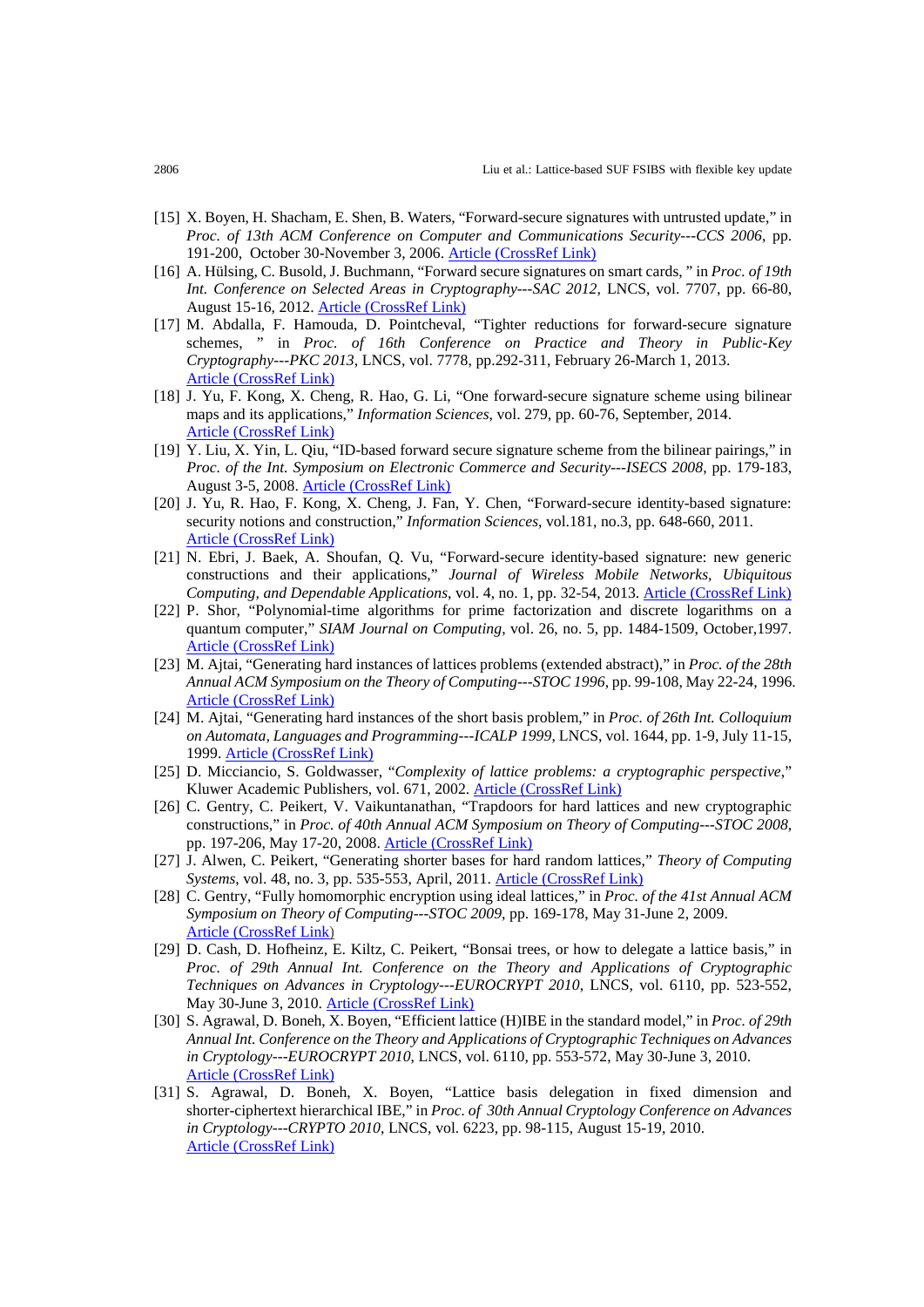- [32] Y. Yao, Z. Li, "A novel fuzzy identity based signature scheme based on the short integer solution problem," *Computers and Electrical Engineering*, vol. 40, no. 6, pp. 1930-1939, August, 2014. [Article \(CrossRef Link\)](http://dx.doi.org/doi:10.1016/j.compeleceng.2013.09.005)
- [33] S. Garg, C. Gentry, S. Halevi, "Candidate multilinear maps from ideal lattices," in *Proc. of 32nd Annual Int. Conference on the Theory and Applications of Cryptographic Techniques on Advances in Cryptology---EUROCRYPT 2013*, LNCS, vol. 7881, pp. 1-17, May 26-30, 2013. [Article \(CrossRef Link\)](http://dx.doi.org/doi:10.1007/978-3-642-38348-9_1)
- [34] C. Yang, S. Zheng, L. Wang, M. Tian, L. Gu, Y. Yang, "A fuzzy identity-based signature scheme from lattices in the standard model," *Mathematical Problems in Engineering*, vol. 2014, Article ID 391276, 10 pages, 2014. [Article \(CrossRef Link\)](http://dx.doi.org/doi:10.1155/2014/391276)
- [35] L. Ducas, D. Micciancio, "Improved Short Lattice Signatures in the Standard Model," in *Proc. of 34th Annual Cryptology Conference on Advances in Cryptology---CRYPTO 2014*, LNCS, vol. 8616, pp. 335-352, August 17-21, 2014. [Article \(CrossRef Link\)](http://dx.doi.org/doi:10.1007/978-3-662-44371-2_19)
- <span id="page-15-0"></span>[36] X. Zhang, C. Xu, C. Jin, R. Xie, "Efficient forward secure identity-based shorter signature from lattice," *Computers and Electrical Engineering*, vol. 40, no. 6, pp. 1963-1971, August, 2014. [Article \(CrossRef Link\)](http://doi.org/10.1016/j.compeleceng.2013.12.003)

# **Appendix**

Recently, Zhang et al[. \[36\]](#page-15-0) proposed a forward-secure identity-based signature scheme from lattices, and claimed its existential unforgeability under the short integer solution hardness assumption. In the appendix section, we show that there is one serious drawback in Zhang et al.'s security proof, i.e. a challenger can solve an instance of SIS problem without the help of an adversary. The reason is that the challenger knows the initial trapdoor of lattice and is able to compute new trapdoors of any extended lattices by the basis delegation technique.

## **A.1 Review of Zhang et al.'s scheme**

- **Setup**( $n$ ): On input a security parameter  $n$ , set the parameters  $m$ ,  $q$ , divide the whole lifetime into *d* time periods, and set two series of Gaussian parameters  $\bar{\sigma} = (\sigma_1, \dots, \sigma_d)$ 
	- and  $\overline{\delta} = (\delta_1, \dots, \delta_d)$ . Next do:
	- (1) Use algorithm **TrapGen**  $(q, n)$  to generate a uniformly random  $n \times m$  matrix  $A_0 \in \mathbb{Z}_q^{n \times m}$  with a corresponding short basis  $T_{A_0}$  for  $\Lambda_q^{\perp}(A_0)$  such that  $\|\overline{T}_{A_0}\| \leq \mathcal{O}(\sqrt{n \log q})$ .
	- (2) Define two hash functions  $H_1$ :  $\{0,1\}^* \to \mathbb{Z}^{m \times m}$ , where the output is distributed as  $\mathfrak{D}_{m \times m}$  , and  $H_2$ :  $\left\{0,1\right\}^* \to \mathbb{Z}_q^n$ .
	- (3) Publish the public parameters  $pp = (A_0, H_1, H_2)$ , and keep master secret key  $msk = (T_A)$  secret.
- **Extract**( $pp, msk, u$ ): On input public parameter  $pp$ , a master key  $msk$ , a user with identity u and an initial time period  $i = 1$ , KGC does:
	- (1) Let  $R_{\mu \|1} = H_1(\mu \| 1)$  and compute  $A_{\mu \|1} = A_0 \cdot R_{\mu \| 1}^{-1} \text{ mod } q$ .
	- (2) Evaluate  $sk_{null} \leftarrow$  **BasisDel**  $(A_0, R_{null}, T_A, \sigma_1)$ .
	- (3) Send a trapdoor  $s k_{\text{full}}$  of  $\Lambda_q^{\perp}(A_{\text{full}})$  to the user over a secure channel.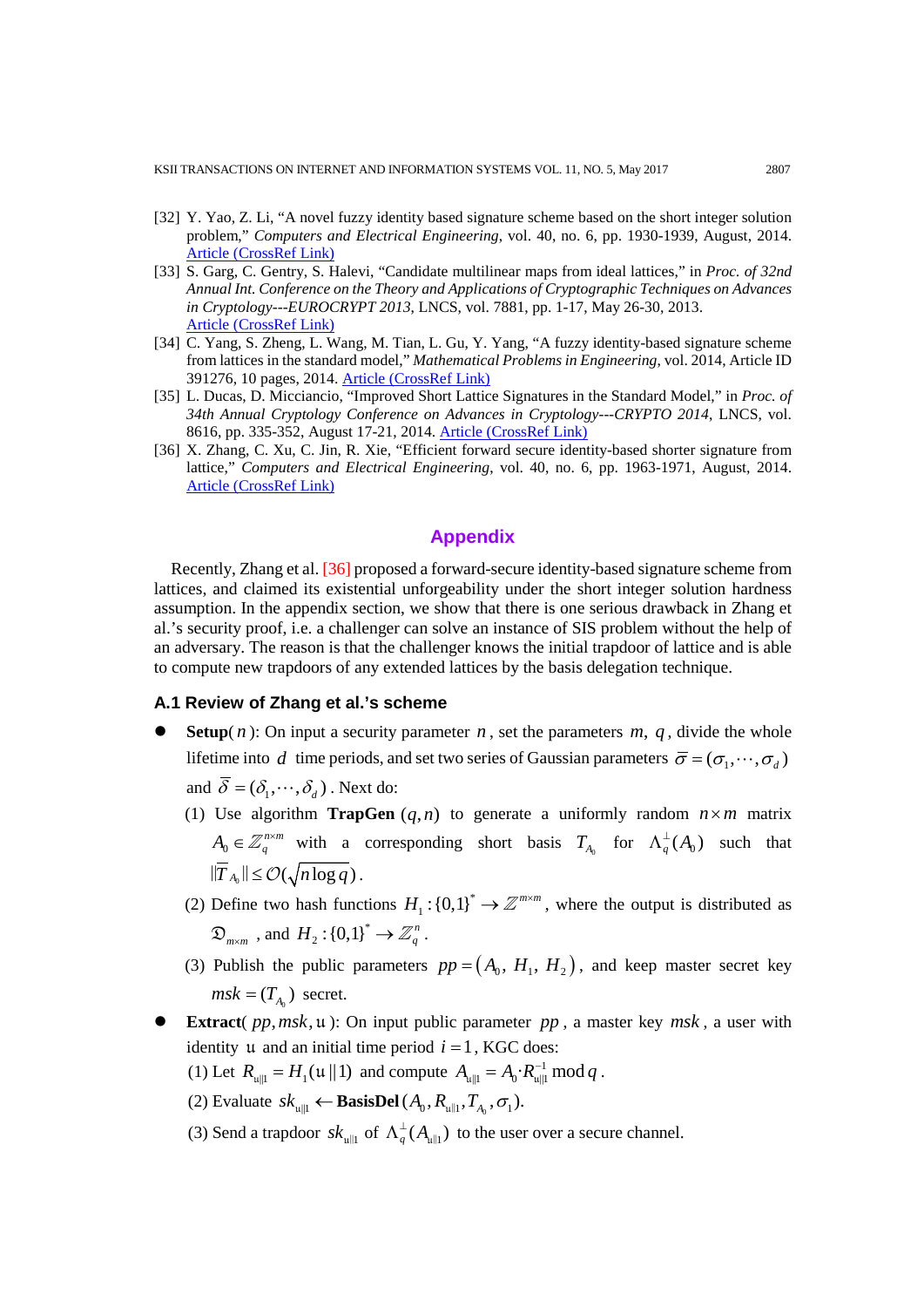- **Update**(  $pp$ ,  $\mu$ , *i*,  $sk_{\mu||i-1}$ ):On input public parameter  $pp$ , the current time period  $i \leq d$ , and  $s k$ <sub>ull i-1</sub> which denotes the signing secret key associated with the previous time period  $i-1$ , the user with identity u performs the following steps to update his signing secret key:
	- (1) Compute  $R_{\text{full }i-1} = H_1(\text{full }i-1)\cdots H_1(\text{full})$  and  $A_{\text{full }i-1} = A_0 \cdot R_{\text{full }i-1}^{-1} \mod q$  as the public key in time period  $i-1$  with respect to signing secret key  $sk$ <sub>u</sub><sub>i-1</sub>.
	- (2) Let  $R_i = H_1(u || i)$ , and compute  $sk_{u || i} \leftarrow$  **BasisDel**  $(A_{u || i-1}, R_i, sk_{u || i-1}, \sigma_i)$ . Note that  $sk_{\mu \|i}$  is a short basis of  $\Lambda_q^{\perp}(A_{\mu \|i})$ , where

 $A_{\mu \| i} = A_{\mu \| i-1} \cdot R_i^{-1} = A_0 \cdot R_{\mu \| i}^{-1} \bmod q$  and  $R_{\mu \| i} = H_1(\mu \| i) \cdots H_1(\mu \| 1)$ .

- **Sign**(  $pp, sk_{m+1}$ , m ):On input public parameters pp and a message  $m \in \{0,1\}^*$ , the signing user u, whose signing secret key is  $sk_{\text{u|| }i}$  at the current time period  $i \leq d$ , computes  $y = H_2(u||i||m) \in \mathbb{Z}_q^n$  and evaluates  $e_i \leftarrow \textbf{SamplePre}(A_{u||i}, sk_{u||i}, y, \delta_i)$ , Note that  $A_{\mu \|i} \cdot e_i = y \mod q$  and  $e_i$  is distributed as  $\mathfrak{D}_{A_q^y(A_{\mu | i}), \delta_i}$ . Finally, the signer outputs a signature  $e_i$ .
- **Verify**( $pp, u, m, i, e$ ): On input public parameters  $pp$ , a user with identity u, an index of time period  $i$ , a message  $m$  and a candidate signature  $e_i$ , the algorithm outputs *accept* if and only if

$$
0 < ||e_i|| \leq \delta_i \cdot \sqrt{m} \text{ and } A_{\mathfrak{u}||i} \cdot e_i = y \bmod q,
$$

where  $A_{\mu \| i} = A_0 \cdot R_{\mu \| i}^{-1} \mod q$ ,  $R_{\mu \| i} = H_1(\mu \| i) \cdots H_1(\mu \| 1)$ , and  $y = H_2(\mu \| i \| \mathfrak{m})$ . Otherwise, it outputs *reject*.

#### **A.2 Zhang et al.'s security proof**

In this section, we briefly review the key points in their security proof. For further details, please refer to the literature [\[36\].](#page-15-0)

> Given parameters  $q, n, m, \beta$ , find a nonzero integer vector  $e \in \mathbb{Z}^m$  such that  $A_{\mathfrak{u}^*\parallel i^*}\cdot e=0\,\text{mod}\,q\,$  and  $\parallel e\parallel\,\leq\beta$ , where  $A_{\mu^*\|\iota^*} = A_0 \cdot (R_{\mu^*\|\iota^*})^{-1} \in \mathbb{Z}_q^{n \times m}$ ,  $A_0 \in \mathbb{Z}_q^{n \times m}$  and  $R_{\mu^*\|\iota^*} \in \mathbb{Z}^{m \times m}$  $R_{\mathfrak{u}^*\parallel i^*}\in\mathbb{Z}^{m\times m}$ .

Zhang et al. used the method of proof by contradiction. Assume that there exists a forger or adversary  $\mathcal A$  that can forge a signature in the proposed scheme with non-negligible advantage  $\varepsilon$ . Then a challenger C will solve an instance of short integer solution problem (as above) with a non-negligible probability  $\varepsilon'$  by using the ability of the adversary A. In the simulation,  $\mathcal C$  is viewed as a simulator who setups the system public parameters and responds to the adversary  $\mathcal A$  's queries.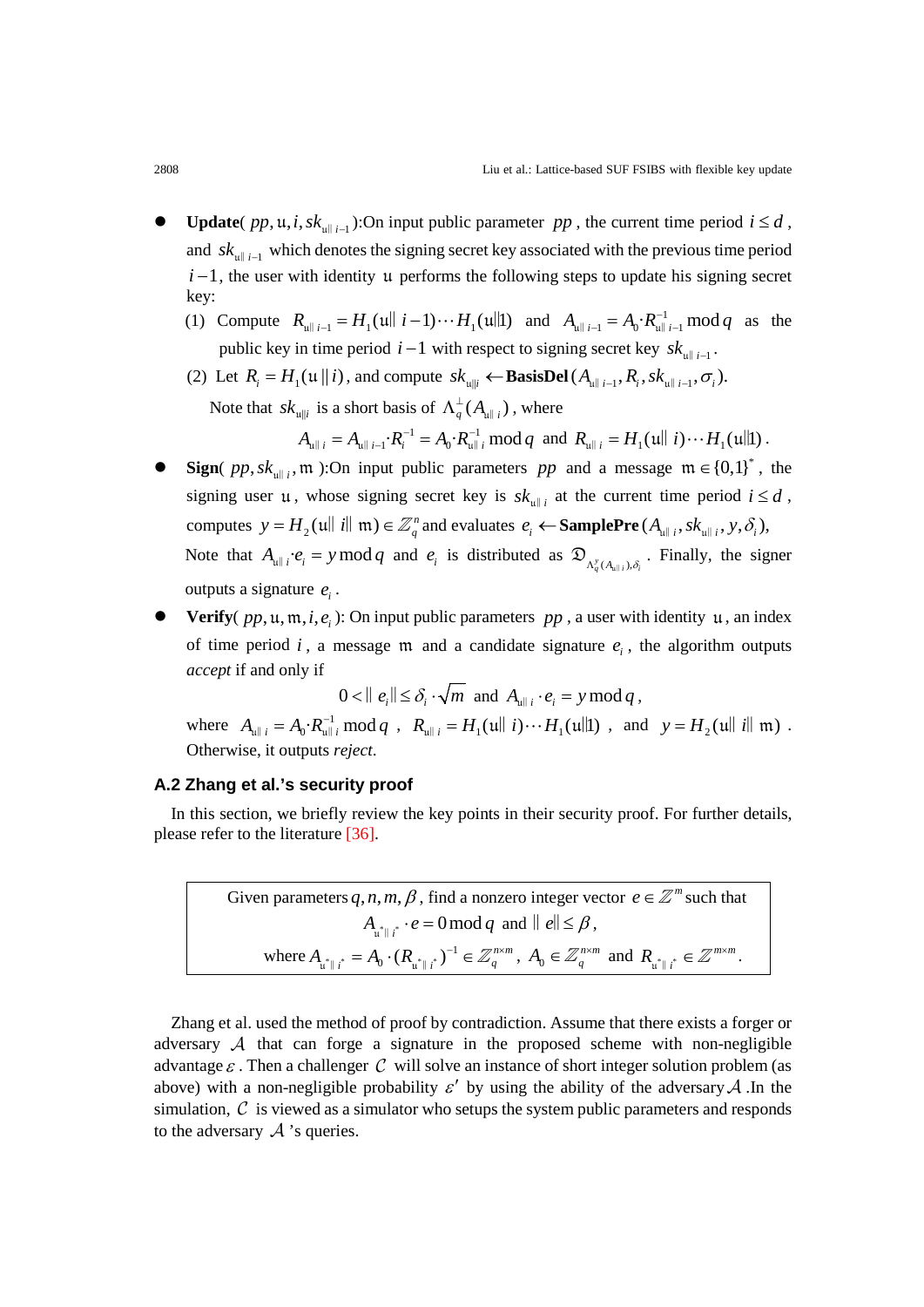- In the phase of setup,  $C$  firstly runs the trapdoor algorithm **TrapGen**( $q, n$ ) to generate  $A_0 \in \mathbb{Z}_q^{n \times m}$  with corresponding trapdoor  $T_{A_0} \in \mathbb{Z}_q^{m \times m}$ . Then C sends the public parameter  $pp = A_0$  to  $\mathcal A$  and keeps the master secret key  $msk = T_{A_0}$  by itself.
- In the phase of queries, C randomly guesses the challenged time period  $i^*(1 \le i^* \le d)$ and the challenged identity  $\mu^*$  ( $\mu^*$  is the *l* -th query). Then A may query the random oracles  $H_1$  on  $(\mathfrak{u},i)$  and  $H_2$  on  $(\mathfrak{u},i,\mathfrak{m})$ . In order to answer consistently, C maintains four lists in its local storage, called  $L_1$  list,  $L_2$  list,  $L_3$  list, and  $L_4$  list, respectively. Moreover,  $C$  uses the known trapdoor  $T_{A_0}$  to make response to  $A$  's queries, including UserkeyExt queries, Signing secret key queries, Sign queries, and Breakin queries, under the condition of security definition.
- In the phase of forgery,  $\mathcal A$  outputs a valid signature  $e^*$  on a user with identity  $\mathfrak u^*$ , a time period  $i^*$ , and a message  $\mathfrak{m}^*$ . That is to say,

$$
A_{\mathfrak{u}^*\|\ i^*} \cdot e^* = H_2(\mathfrak{u}^*\|\ i^*\|\ \mathfrak{m}^*) \,\mathrm{mod}\, q \tag{1}
$$

Note that before forging a signature,  $A$  may query the random oracle  $H_2$  on  $(u^*, i^*, m^*)$ . Then C samples  $e_{m^*} \leftarrow$  **SampleDom**(1<sup>n</sup>), stores a tuple  $(u^*, i^*, m^*, m^*)$  $e_{\mathfrak{m}^*}, A_{\mathfrak{u}^*\parallel i^*} \cdot e_{\mathfrak{m}^*}$  into  $L_4$ , and returns  $A_{\mathfrak{u}^*\parallel i^*} \cdot e_{\mathfrak{m}^*}$  to  $A$ . Here, it implies that

$$
H_2(\mathfrak{u}^* \parallel t^* \parallel \mathfrak{m}^*) = A_{\mathfrak{u}^* \parallel t^*} \cdot e_{\mathfrak{m}^*} \bmod q \tag{2}
$$

 In the phase of solving the SIS problem instance, by combining the formulas (1) and (2),  $\mathcal C$  has

$$
A_{\mathfrak{u}^*\parallel i^*}\cdot e^*=A_{\mathfrak{u}^*\parallel i^*}\cdot e_{\mathfrak{m}^*}\bmod q \Leftrightarrow A_{\mathfrak{u}^*\parallel i^*}\cdot (e^*-e_{\mathfrak{m}^*})=0\operatorname{mod} q.
$$

Thus, C can output  $e = e^* - e_{m^*}$  as a solution of the instance of SIS problem as above. Here,  $e^* \neq e_{m^*}$  holds except with negligible probability  $2^{-\omega(\log n)}$ .

### **A.3 Cryptanalysis of Zhang et al.'s security proof**

In Zhang et al.'s security proof, the reduction seems reasonable at first glance. However, in fact, the challenger C can solve the instance of SIS problem by itself, without the need of  $\mathcal A$ . The reasons are listed as follows.

- (1) In the beginning of security proof, the challenger  $C$  is assumed to know the trapdoor *T*<sub>*A*<sup>0</sup> since *C* runs the trapdoor algorithm **TrapGen**(*q, n*) to generate  $A_0 \in \mathbb{Z}_q^{n \times m}$  with</sub> corresponding trapdoor  $T_{A_0} \in \mathbb{Z}_q^{m \times m}$ .
- (2) And then the simulator  $\mathcal C$  can easily answer  $\mathcal A$  's all queries by using the known trapdoor  $T_{A_0}$ .
- (3) Finally, the challenger  $\mathcal C$  can evaluate

$$
T_{A_{\mathbf{u}^* \parallel i^*}} \leftarrow \text{BasisDel}\left(A_0, R_{\mathbf{u}^* \parallel i^*}, T_{A_0}, \sigma_{i^*}\right)
$$

by using the known trapdoor  $T_A$ , and solve the instance of SIS problem